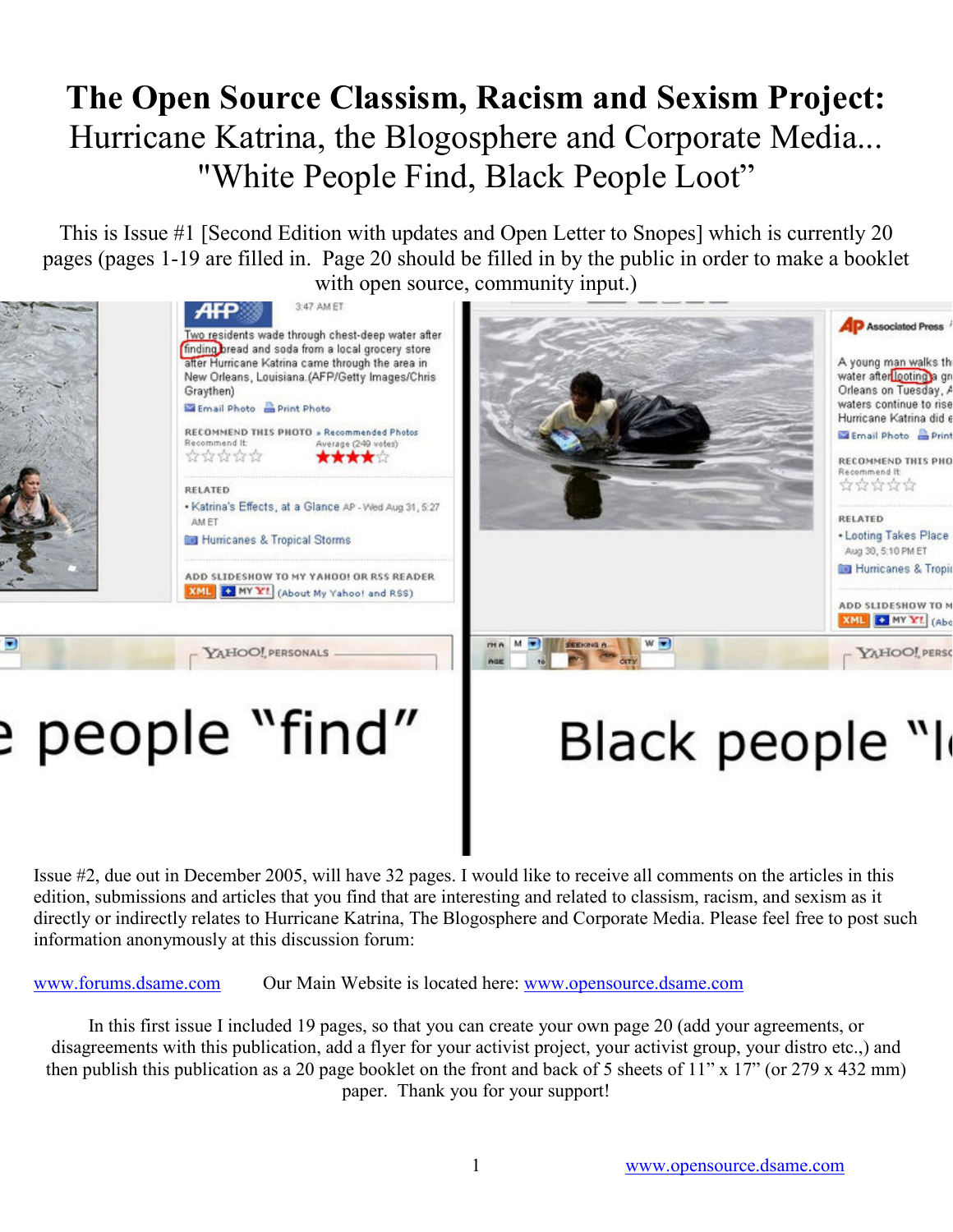

### Table of Contents

Pg. 3 – Common Responses

Pg. 8 – Editor's Open Letter to Snopes

Pg. 9 – Unabridged Response from Chris Graythen, one of the Photographers of the Photos

Pg. 11 - Incite! Women of Color Against Violence Statement on Hurricane Katrina: September 11, 2005

Pg. 14 – My Article

Pg. 15 - Positive Supportive Comments

Pg. 18 – Letter to the Editor and Feedback about Issue #1, First Edition

Pg. 18 –Glossary

Pg. 20 {first half] – Censorship from Yahoo, FEMA, Independent Media and the Blogosphere

Pg. 20 [second half] [Info to be added by you or your activist group.]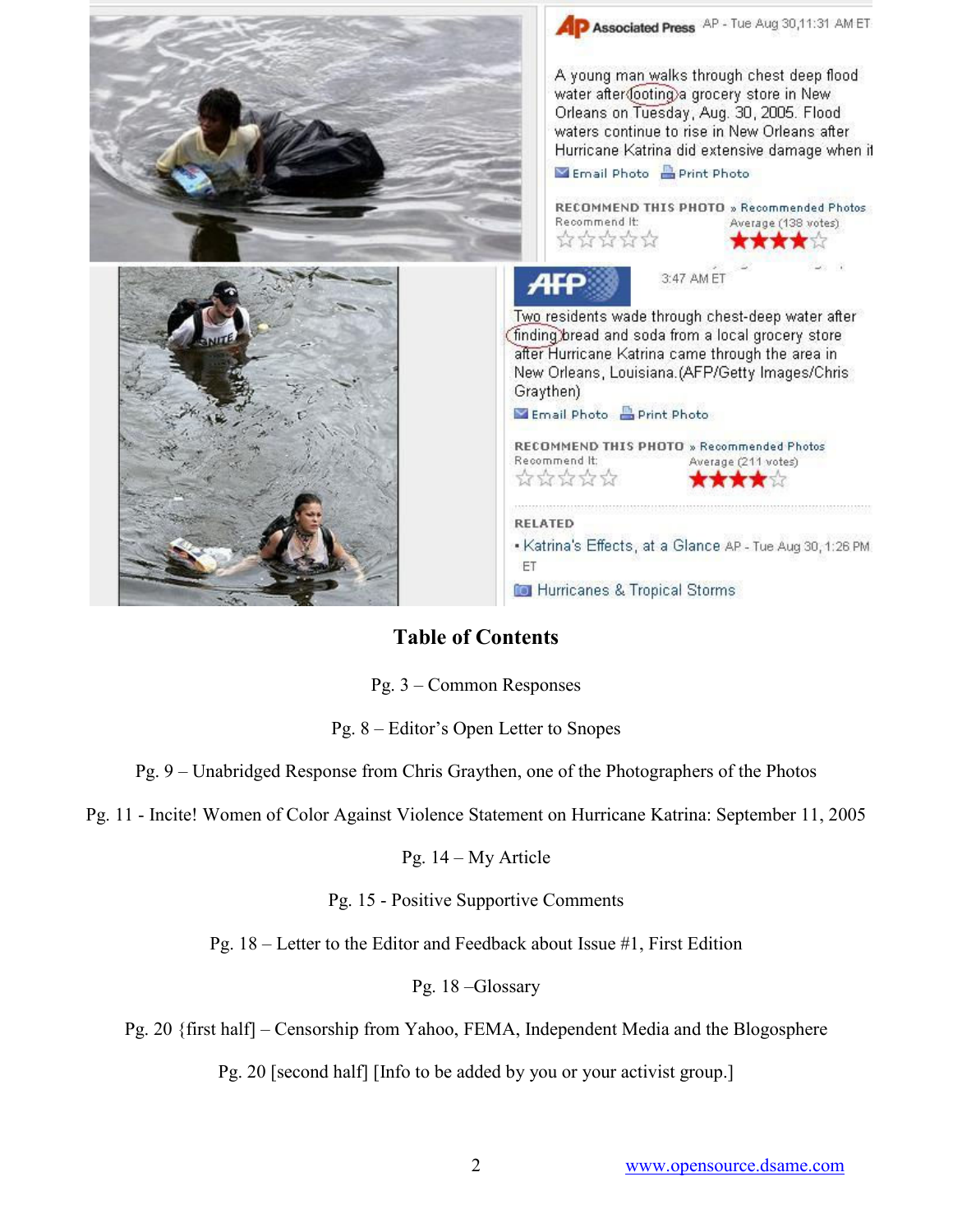# Common Responses

#### Actual Common response:

#### "…that's old news and "we" shouldn't have to read it…"

You said "old"...

"Old" in terms of someone who lives on the net, and belongs to a social class that is privileged enough to have easy computer access?" "Old" in terms of someone who lives on the net, and belongs to a social class that is privileged enough to have their own home computer or easy access to a computer... every minute and finds that less than a month and half ago "old"?

Or "old" in terms of the disproportionately large number of minorities who only use the internet at the library and can only get to this blog community on a rare basis?

or "old" in terms of the large number of Hurricane Katrina victims who didn't have access to the internet until very recently (if they are at someone else's house now rather than the Government Internment camps)?

In addition, the "yahoo apology" was not old news, and that is what is most encouraging about this post, corporate media kowtowing to the blogosphere.

I have actually heard many people comment that this article and the entire issue, less than a month and a half ago, is old. And it seems to me to be a mark of how such classism is used to stop minorities, women, and people of financially disadvantaged social classes from pursuing and circulating issues that directly effect minorities, women, and people of financially disadvantaged social classes.

Rarely, if ever does a blog community state that "your news story must have occurred with the last 45 days, or the privileged people of this community will rally for it to be deleted and the moderator will listen."

Yet, in terms of issue of race, class and sexism that is exactly what is happening more and more throughout the internet and in media in general.

[Please See Privileged Troll in Glossary for more information]

#### Actual Common response:

#### "I really don't believe that there is a racist agenda.."

The agenda of racism is well known to exist and increase in American Media.

See also this excellent article published by Fairness & Accuracy in Reporting (FAIR):

"Racism, in fact, may be gaining a firmer foothold in American media institutions as its promoters adopt more stealthy and [sophisticated ways of presenting it."](http://lists.riseup.net/www/arc/abwwrpeace/2005-06/msg00003.html) 

Found he[re: http://lists.riseup.net/www/arc/abwwrpe](http://www.fair.org/index.php?page=2487)ace/2005-06/msg00003.html

and here: http://www.fair.org/index.php?page=2487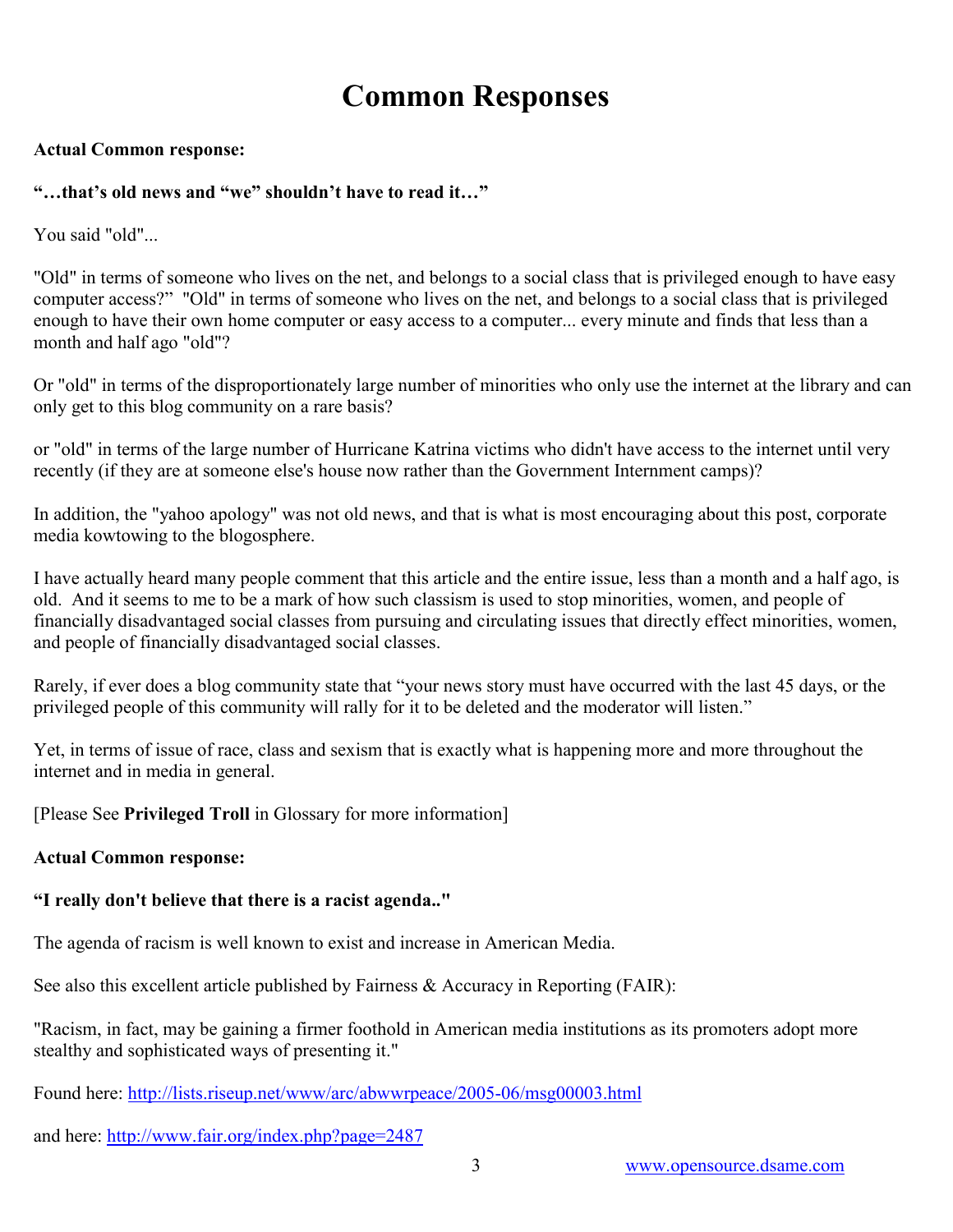#### Actual Common response:

#### "Please don't make this another black vs. white criticism…" "…it's quoting an editorial written 100 years ago…." "…"The media has changed since then."

First of all, thanks for your comments. This is not a "black vs. white" criticism (using the word vs. for versus makes it sound extrem[ely adversarial\). This is a detailed criticism re](http://www.lfhniivaaaa.info/awbcdream.html)garding racial issues in hopes that people of all races may learn and move on. Below is a link to Dr. Martin Luther King Jr.'s famous "I Have a Dream Speech (in six different languages). I recommend that you read it and try to imagine what that speech would have been like if it had not specifically mentioned detailed racial issues of Black and White people before you ask anyone else not to mention racial is[sues. http://www.lfhniivaaaa.info/awbcdream.h](http://en.wikipedia.org/wiki/I_Have_A_Dream)tml

The below website also has a link titled "Full MP3 audio and text of speech" located at the bottom under "external links" so that you can hear that speech and try to imagine if Dr. King had not detailed Black and White people in that speech. http://en.wikipedia.org/wiki/I\_Have\_A\_Dream

Second of all, it might be better if you would read the entire article written by F.A.I.R. before making a statement (about the article having quotes from 100 years ago) like that or at least skim through the dates. I would like to recommend that you read the entire article and not just the first two or three sentences.

Here are a few excerpts... just to set the record straight for other people reading this.

Excerpt from the article: "Racism, in fact, may be gaining a firmer foothold in American media institutions as its promoters adopt more stealthy and sophisticated ways of presenting it."

"American Conservative was co-founded by Pat Buchanan, Peter ''Taki'' Theodoracopulos and Scott McConnell, who serves as editor. When McConnell was a New York Post columnist in the mid-'90s he suggested a brand of apartheid might be the solution to U.S. race problems (10/11/95):

" "I do believe that American race relations would not be the worse for acknowledging that blacks and whites have between them the power to develop alternatives to living together. Indeed, it seems to me possible that the very act of considering seriously such alternatives would, in and of itself, bring a rapid halt to some of the more flamboyant rhetorical and behavioral excesses now flourishing in the black community." "

"McConnell would later be named the Post's editorial page editor, before being fired in 1997 for writing a series of anti–Puerto Rican columns—but only because they reportedly threatened Post owner Rupert Murdoch's business prospects (New York Daily News, 9/17/97). Sailer is just one of the racist writers McConnell has published in American Conservative (see, e.g., Robert Stacy McCain, 5/19/03; Sam Francis, 6/7/04)."

"Until his death on February 15, the award-winning writer Sam Francis was another member of this tightly knit circle of sophisticated racists. Francis had come far since his 1995 firing by the Unification Church–owned Washington Times for a speech he gave at the white supremacist American Renaissance conference.\* Francis (Washington Post, 9/24/95) had told the gathering that a ''war against the white race'' was underway, and insisted that fellow whites

"reassert our identity and our solidarity, and we must do so in explicitly racial terms through the articulation of a racial consciousness as whites . . . . The civilization that we as whites created in Europe and America could not have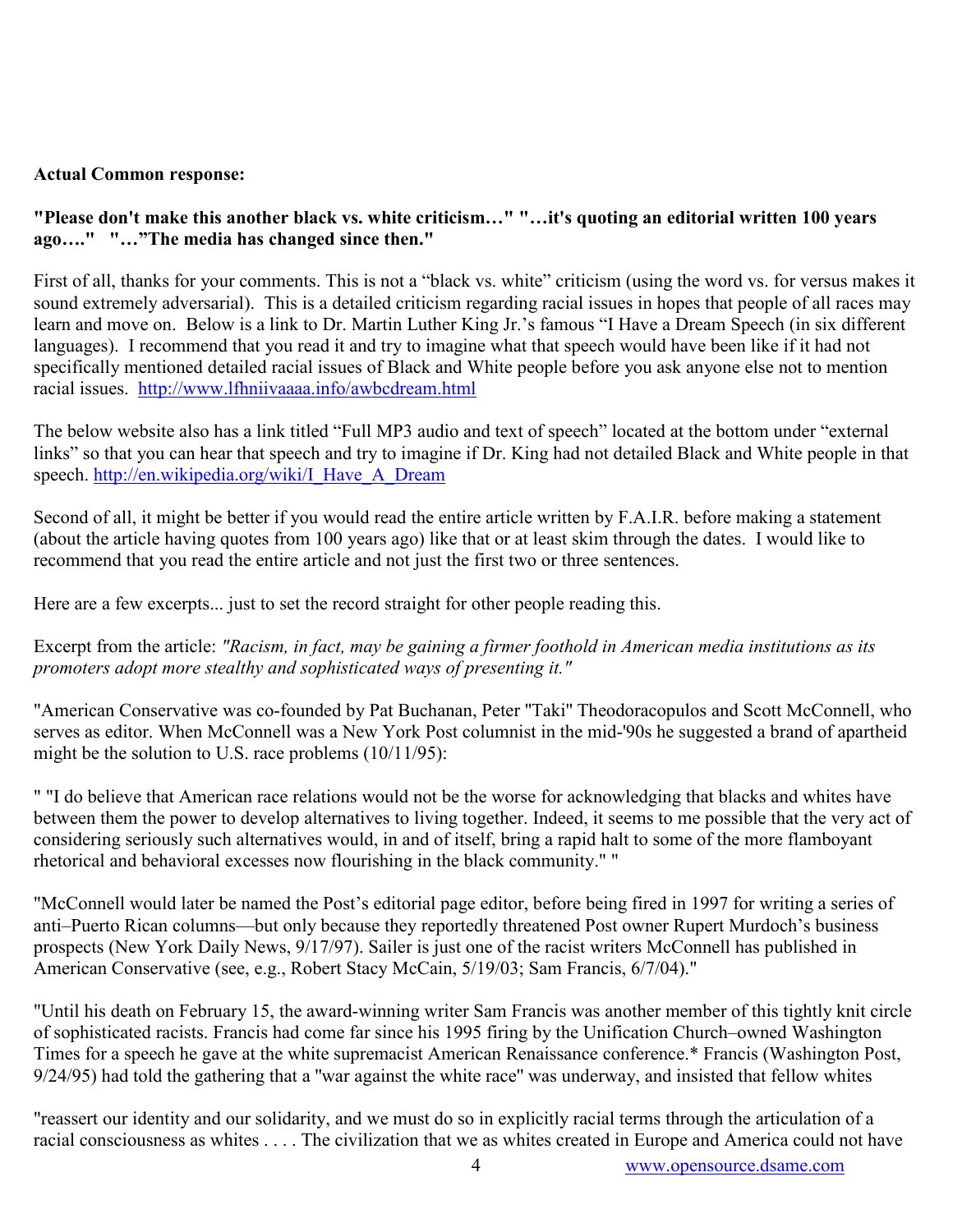developed apart from the genetic endowments of the creating people, nor is there any reason to believe that the civilization can be successfully transmitted to a different people."

Do you see the dates?

You said: "The media has changed since then."

Indeed, changed for the worse.

This phrase put it best: "Racism, in fact, may be gaining a firmer foothold in American media institutions as its promoters adopt more stealthy and sophisticated ways of presenting it."

And as long as people say "Please don't make this another black vs. white criticism" we, the people who are working to address these criticisms, are going to be much worse off for it.

#### Common response from commenter Mary and John:

#### "The photographer of the "looter" says that he actually saw the individual..."

That is a very common series of misquotes.

First misquote) Why refer to the photographer as "the photographer of the "looter"? Continued use of derogatory names and referring to the minority as a looter is the basis of the entire problem. Wouldn't it be just as easy to say "the photographer of the Black person" or "photographer of the minority" or even address the photographer by his name, Dave Martin?

Second misquote) Mary said "...while the photographer of the "finders" says that he saw people pick up items..."

Actually, the truth is that the other photographer, who took the Getty/AFP picture, Chris Graythen, never said the word "saw" as you, Mary, mentioned. It's important to clear that up, because as you can see John quickly repeating your misquote... mistakes repeated over and over quickly become facts.

And it's the public's mistaken portrayal of minorities, especially minority women, that adds to a serious lack of ability for many minorities to receive equal treatment in our society.

This corrected mistake and misquote is best covered by livejournal user misfratz when she said in this below excerpt (she is replying to Chris Graythen's unabridged comment, also found on page 8):

"Actually, what he said was "I believed in my opinion, that they did simply find them, and not 'looted' them in the definition of the word. The people were swimming in chest deep water, and there were other people in the water, both white and black."- so he didn't actually see what happened, he just assumed something (you can see quite clearly, he says 'believed', not 'saw') based on indirect evidence. That's NOT good journalism."

"Also, his entire 'rebuttal' is a whiny plea for sympathy 'Oh, my life is so hard, don't pick on me'- as a journalist, he had enough money to get out, or at least get his family out, unlike the other people who were stuck there with young kids, elderly/disabled relatives etc. He also bitches about not wanting to be 'politically correct', which is a pretty obvious indication of being a... moron on the defensive."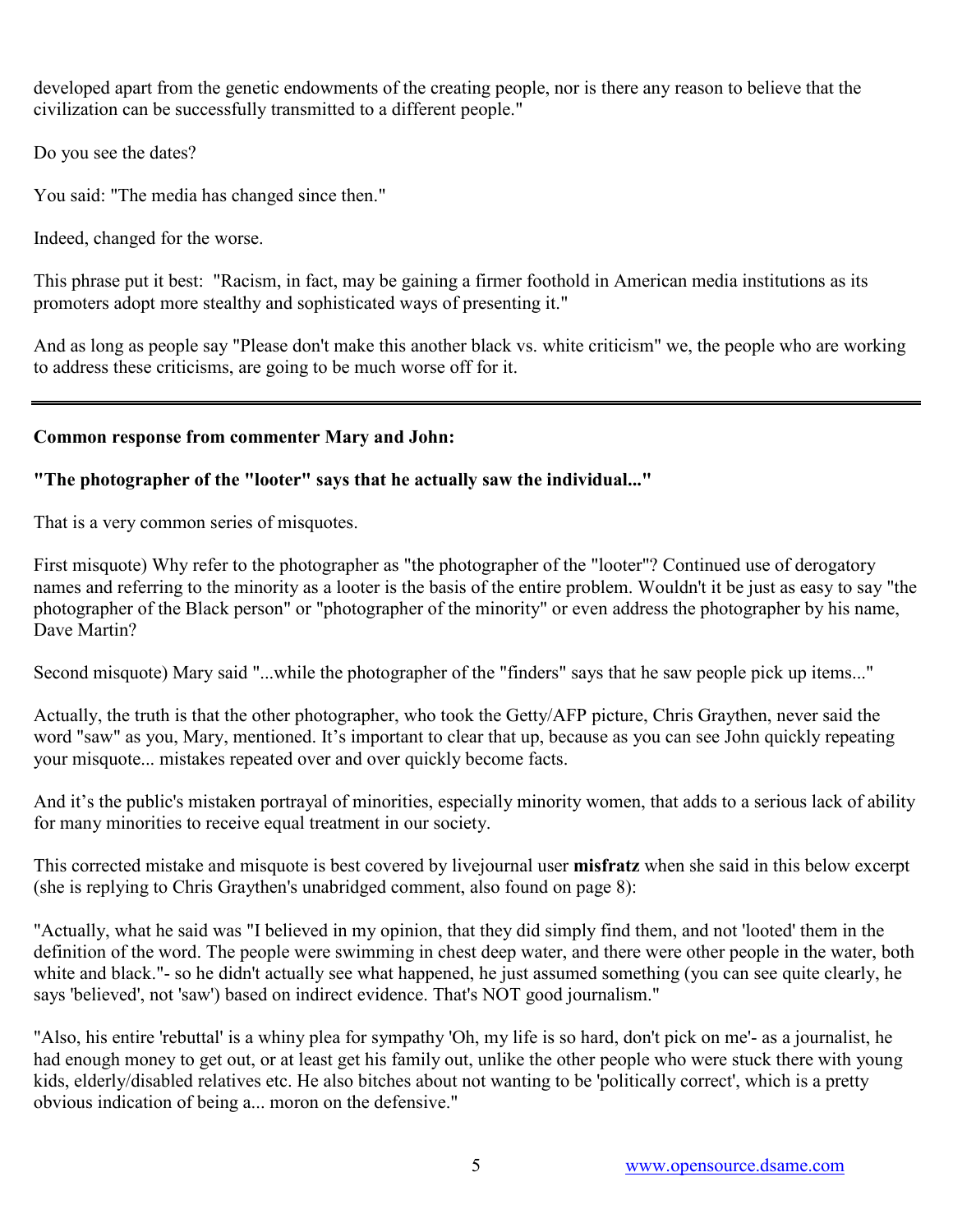#### Common response from commenter Jay:

#### OK, what is your solution to this problem?

Thanks for your comments, Jay.

I don't have any specific answers to this problem. I simply desire that more people are aware of it. It was only from people becoming aware of Trent Lott's repeated racism, that something was finally able to be done.

#### Actual Common response:

#### "When are people going to get it into their heads that these are from TWO SEPARATE NEWS AGENCIES...?" It's "apples and oranges"

Uh, huhn. People will probably "get it into their heads" and believe that excuse on the exact same day that they believe that Trent Lott had an "innocent slip of tongue", as he claimed, just like the photographer, and ohhhh noooo it was not racism.

Trent Lott? With racial issues? oh nooooo.

ohhh noooo. apples and oranges.

Photographers? With racial issues? oh nooooo.

When People And Media Corporations Such as Yahoo Get Caught In A Racially Insensitive Situation... They Will Always Try To Cover It Up.

A similar situation is described here on the wikipedia site:

"Tremendous political controversy ensued following remarks Lott made on Dec. 5, 2002 at Strom Thurmond's 100th birthday party. Thurmond ran for President of the United States in 1948 on the Dixiecrat (or States' Rights) ticket, whose primary campaign issue was the perpetuation of racial segregation in the United States. Lott said:

"I want to say this about my state: When Strom Thurmond ran for president, we voted for him. We're proud of it. And if the rest of the country had followed our lead, we wouldn't have had all these problems over all these years, either."

"At first, the comment, broadcast on C-SPAN, was largely ignored by the mainstream media but was widely discussed on political blogs..."

Later... "Under pressure from Senate colleagues, and having lost the support of the White House, Lott resigned as Senate Republican Leader on December 20, 2002"

When Someone or a corporation such as Yahoo, is caught in a controversery of racism due to a "slip of the tongue", because they know it can swiftly end their career within 18 days, as it did for someone as all-powerful as Trent Lott,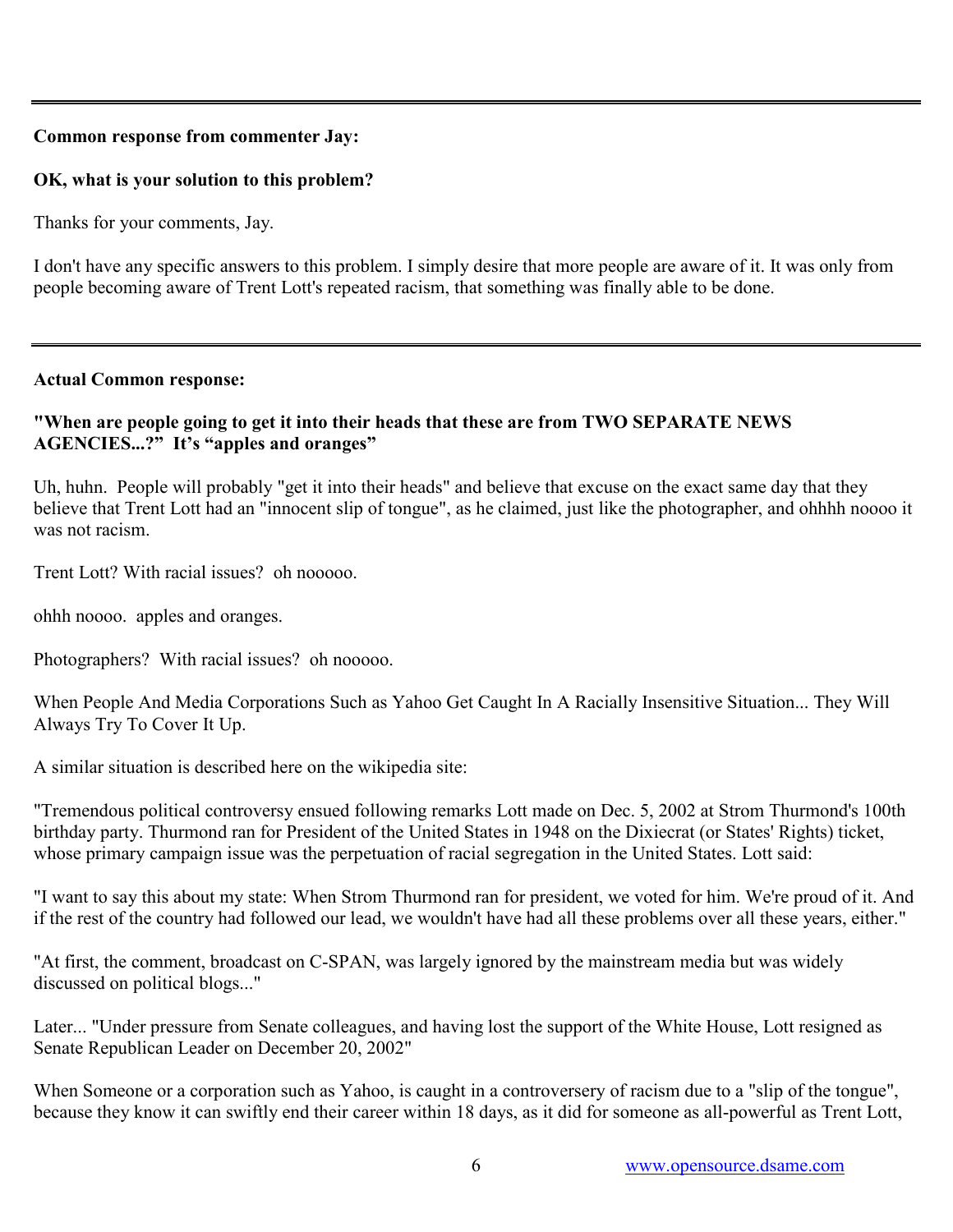they will always, repeat always, attempt to cover it up. The only thing stopping them from successfully covering it up is whether or not the public will believe the cover up, or act to make sure that it doesn't happen again.

Read more about Trent at the wikipedia site below:

http://en.wikipedia.org/wiki/Trent\_Lott

If the blogosphere had not helped to "unseat" Trent Lott, we might have the mentor of "Strom Thurmond" on our hands as President someday.

Minorities and Women must come together to hold such injustice accountable.

As you said "Oh please..."

Oh please take a moment and see the injustice.

Yahoo was recently caught with thousands of underage Women Pornography chatrooms that relayed illegal child porn, but if people didn't hold them accountable, they would still be doing it (at the expense of the victims of the photos)...and victimizing women all over the world.

We must begin holding people, just like Trent Lott, and corporations like yahoo, responsible for the overt statements [of racism and sexism...](http://www.sportsshooter.com/message_display.html?tid=17204) 

#### [Thanks for your c](http://www.sportsshooter.com/members.html?id=2453)omments.

Common response from Tony:

#### But the Photographer is certain he saw the minority looting.

Is he certain, Tony? He photographed a minority, placed him in an internationally syndicated Associated Press photo and labeled him as a criminal. That's a serious accusation that could negatively impact a person's entire life.

Here are the words of another photographer found here http://www.sportsshooter.com/message\_display.html?tid=17204 commenting on such 'certainty.'

#### Armando Solares, Photographer

Venice | FL | USA | Posted: 3:10 PM on 08.31.05

->> While covering Hurricane Charley last year, one of our photographers took pictures of people "looting" or so he thought. In actuality the owner of the store told police to let people take everything. His store was destroyed but a lot of the merchandise can be of good use to someone, he said. So, I say, let's not jump in to conclusions.

#### Actual Common response:

"I read the snopes article, and snopes said it is true, so it must be true..."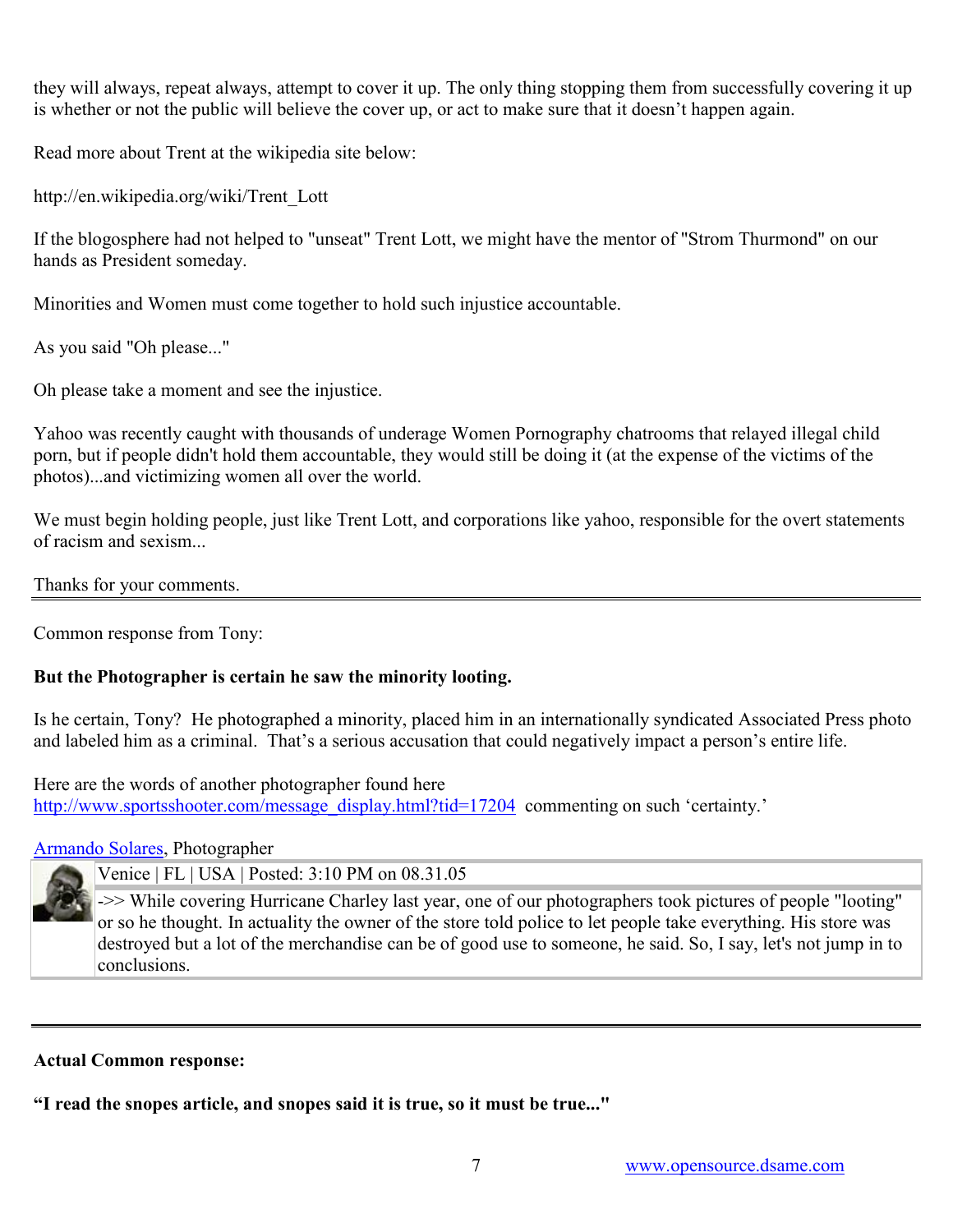When visiting the snopes website, the first thing that you see, before the article, is an advertisement. It is not simply an advertisement, but a pop-up ad… …for an aggressively anti-union, multinational corporation. That ad is followed by several other corporate advertisements. Snopes bills itself as an urban legend researcher, but in fact is the equivalent of multinational corporate media and their investigations are as unreliable as any other multinational corporate media company. I don't know the political beliefs of Snops, but I also don't know of any progressive noncommercial organizations that would use multiple pop-up ads… for a multinational corporations to fund their website. Snopes has written a widely ciculated article and passed a judgment (they use the word 'status') that it is "true" that the minority in the photograph was a looter based on the word of the photographer. The Snopes website states:

An article "on the photographs by Aaron Kinney suggests the captions were a result of a combination of contextual and stylistic differences:

"Jack Stokes, AP's director of media relations, confirmed today that [photographer Dave] Martin says he witnessed the people in his images looting a grocery store. "He saw the person go into the shop and take the goods," Stokes said, "and that's why he wrote 'looting' in the caption."

 If anyone needs further evidence to prove that a photographer is capable of being completely wrong about a rush to [judgment, please see the above quote from photographer Armando Solar](http://www.globalissues.org/HumanRights/Media/Corporations/Ads.asp)es regarding jumping "to conclusions."

## Editor's Open Letter To Snopes

Dear Snopes,

Hello. Your website makes it appear that you are a self-proclaimed investigator and news source of Urban Legends. Can you please investigate the following to determine if it is an urban legend? Are websites with pop-up ads and advertisements for multinational corporations an unreliable source for people to get information…or is that an urban legend? Has it been proven again and again that media investigators and reporters who serve under the master of a multinational corporate sponsor are far likely to allow it to influence the way in which they report news stories… or is that an urban legend?

[To help you investigate my question, below is a website known as "Corporate Influence in the Media" which talks about "Advertorials — Advertisements disguised as News." http://www.globalissues.org/HumanRights/Media/Corporations/Ads.asp

When visiting your Snopes website, and reading the "Top 25 Urban Legends" (On October 10, 2005) number 3 on your list was "an investigation" referring to free merchandise listing of (possibly) one of the world's worst anti-union corporations and representatives: "Bill Gates / Microsoft / AOL Giveaway" and further down on the list was a multinational "investigation" regarding a department store. I have substituted the words "Aggressively Anti-Union store victimizing people of the financially disadvantaged social class] for the actual name of the department store that you have on your website so as not unintentionally advertise for the department store. On your list you will see the following link: "E-mail claims the [anti-union corporation victimizing people of financially disadvantaged social classes] does not contribute to veterans' causes." When clicking on the link to your "investigation" here is what is found (other than more pop-up ads):

- The [aggressively anti-union corporation victimizing people of financially disadvantaged social classes] does not contribute to veterans' causes: False.
- The [aggressively anti-union corporation victimizing people of financially disadvantaged social classes] is French-owned: False.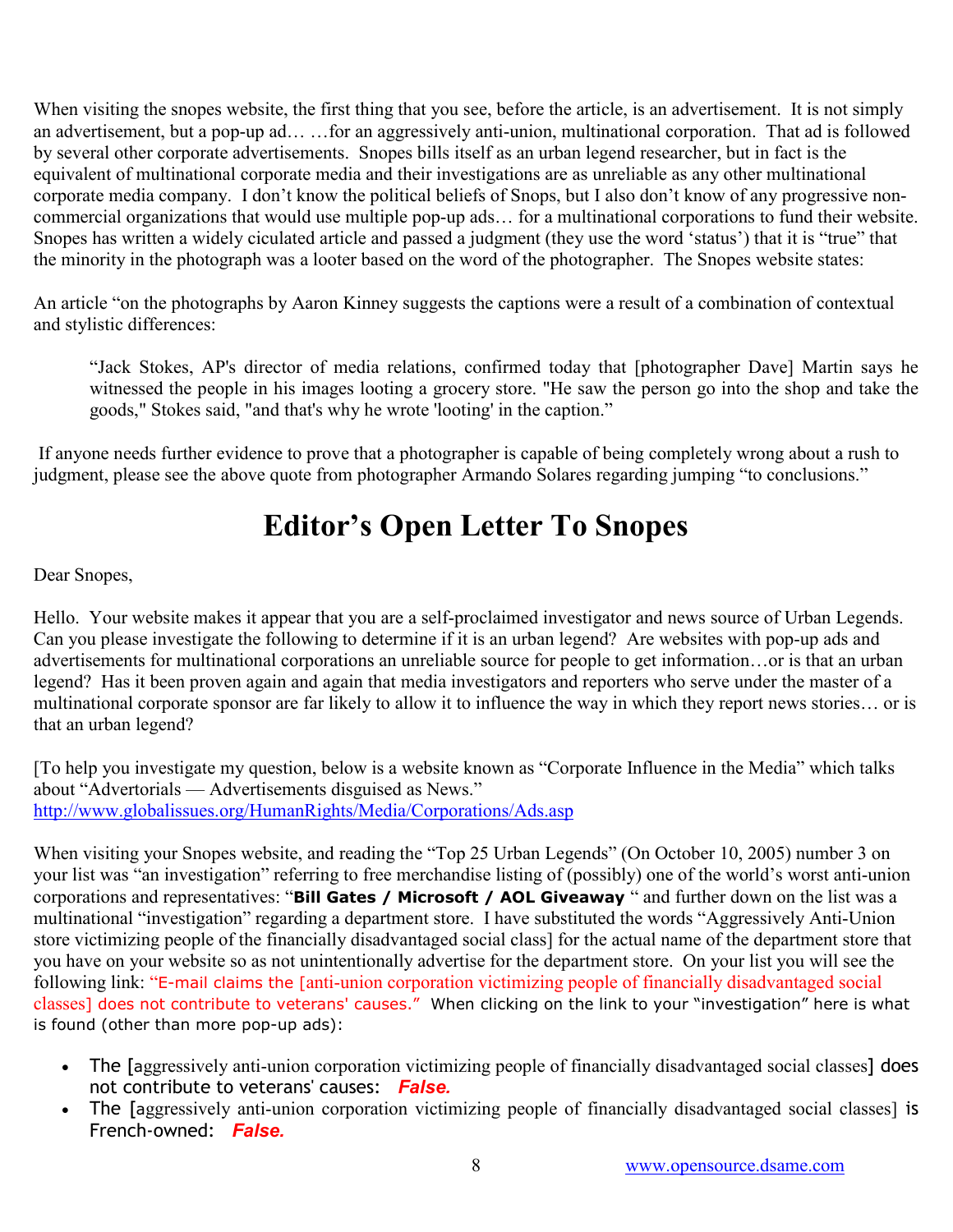- The [aggressively anti-union corporation victimizing people of financially disadvantaged social classes] provides corporate grants only for 'gay and lesbian causes': False.
- The Iaggressively anti-union corporation victimizing people of financially disadvantaged social classes] does not contribute to the U.S. Marines 'Toys for Tots' program: False.
- The [aggressively anti-union corporation victimizing people of financially disadvantaged social classes] does not allow reservists called to active duty to continue their health benefits: False.

In closing, I would like to [ask one last question: Snopes, is it an urban legend, or is i](http://www.sportsshooter.com/message_display.html?tid=17204)t completely true that your website is little more than an advertising mechanism for some of the world's worse multinational corporations and any investigation that you do regarding people of financially disadvantaged social classes is completely biased?

I look forward to reading the results of your investigation.

Sincerely yours,

Love for the people,

Editor of The Open Source Classism, Racism and Sexism Project: Hurricane Katrina, the Blogosphere and Corporate Media... "White People Find, Black People Loot".



# Chris Graythen Responds

Found here http://www.sportsshooter.com/message\_display.html?tid=17204

Chris Graythen, Photographer, Photo Editor

New Orleans | LA | USA | Posted: 6:10 PM on 08.31.05

>> Jeasus, I don't belive how much crap I'm getting from this. First of all, I hope you excuse me, but I'm completely at the end of my rope. You have no Idea how stressful this whole disaster is, espically since I have not seen my wife in 5 days, and my parents and grand parents HAVE LOST THIER HOMES. As of right now, we have almost NOTHING.

Please stop emailing me on this one.

I wrote the caption about the two people who 'found' the items. I believed in my opinion, that they did simply find them, and not 'looted' them in the definition of the word. The people were swimming in chest deep water, and there were other people in the water, both white and black. I looked for the best picture. there were a million items floating in the water - we were right near a grocery store that had 5+ feet of water in it. it had no doors. the water was moving, and the stuff was floating away. These people were not ducking into a store and busting down windows to get electronics. They picked up bread and cokes that were floating in the water. They would have floated away anyhow. I wouldn't have taken in, because I wouldn't eat anything that's been in that water. But I'm not homeless. (well, technically I am right now.)

I'm not trying to be politically correct. I'm don't care if you are white or black. I spent 4 hours on a boat in my parent's neighborhood shooting, and rescuing people, both black and white, dog and cat. I am a journalist, and a human being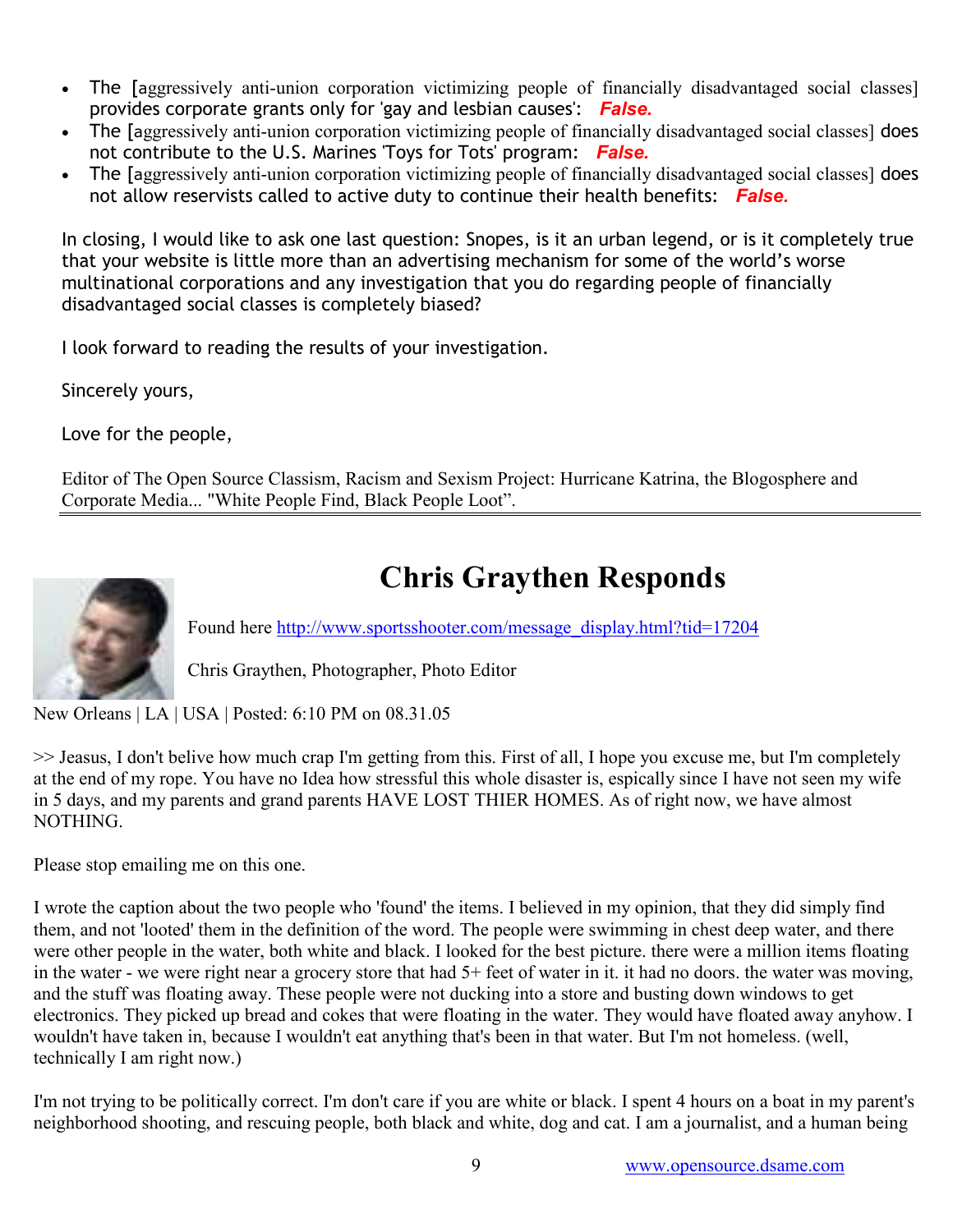- and I see all as such. If you don't belive me, you can look on Getty today and see the images I shot of real looting today, and you will see white and black people, and they were DEFINATELY looting. And I put that in the caption.

Please, please don't argue symantics over this one. This is EXTREMELY serious, and I can't even begin to convey to those not here what it is like. Please, please, be more concerned on how this affects all of us (watch gas prices) and please, please help out if you can.

This is my home, I will hopefully always be here. I know that my friends in this business across the gulf south are going through the exact same thing - and I am with them, and will do whatever I can to help. But please, please don't email me any more about this caption issue.

And please, don't yell at me about spelling and grammar. Im eating my first real meal (a sandwich) right now in 3 days.

When this calms down, I will be more than willing to answer any questions, just ask.

==============================================================

===============================================================

Thank you all --Chris Graythen

Actual Response from Rocko:

"Sorry if this bursts your bubble… but the defense that he offers is a reasonable one, and in the absence of any evidence to doubt his story, then he's entitled to be considered innocent until proven guilty. If you have evidence to refute what he said, then supply it. If you don't, then shut up and stop making allegations you can't justify."

No one is trying to prove him "guilty." It simply would be more responsible if photographers would not label people as "looters" in a caption of an internationally syndicated news service.

[Anonymous Photographer's Comments from Rancho Cucamonga | CA | USA | Posted: 4:02 AM on 09.01.05] "I really sympathize with those in N.O. and throughout the rest of the South, but I really cannot comprehend how people can go into a clothing store and steal, yes steal, loot, or whatever you want to call it and take designer clothing [brand name] tennis shoes, etc.(I'm NOT talking about those who are taking/finding essential survival items). The death toll and disease factors are only going to get worse before they get better. But hey, these looters will have the best looking bodies when they are found seeing how they'll be dressed in designer clothing and expensive shoes"

Response from another ph[otographer:](http://www.sportsshooter.com/members.html?id=993) 

London | ON | Canada | Posted: 11:16 AM on 09.01.05

>> "But hey, these looters will have the best looking bodies when they are found seeing how they'll be dressed in designer clothing and expensive shoes."

You are assuming these people have shoes on their feet and that the other people stuck with them have clothes on their backs. What about the people who figure they are going to have to trek a fair distance to find help. The clothes they are wearing could be soaked with chemicals which will end up burning them if they continue wearing them.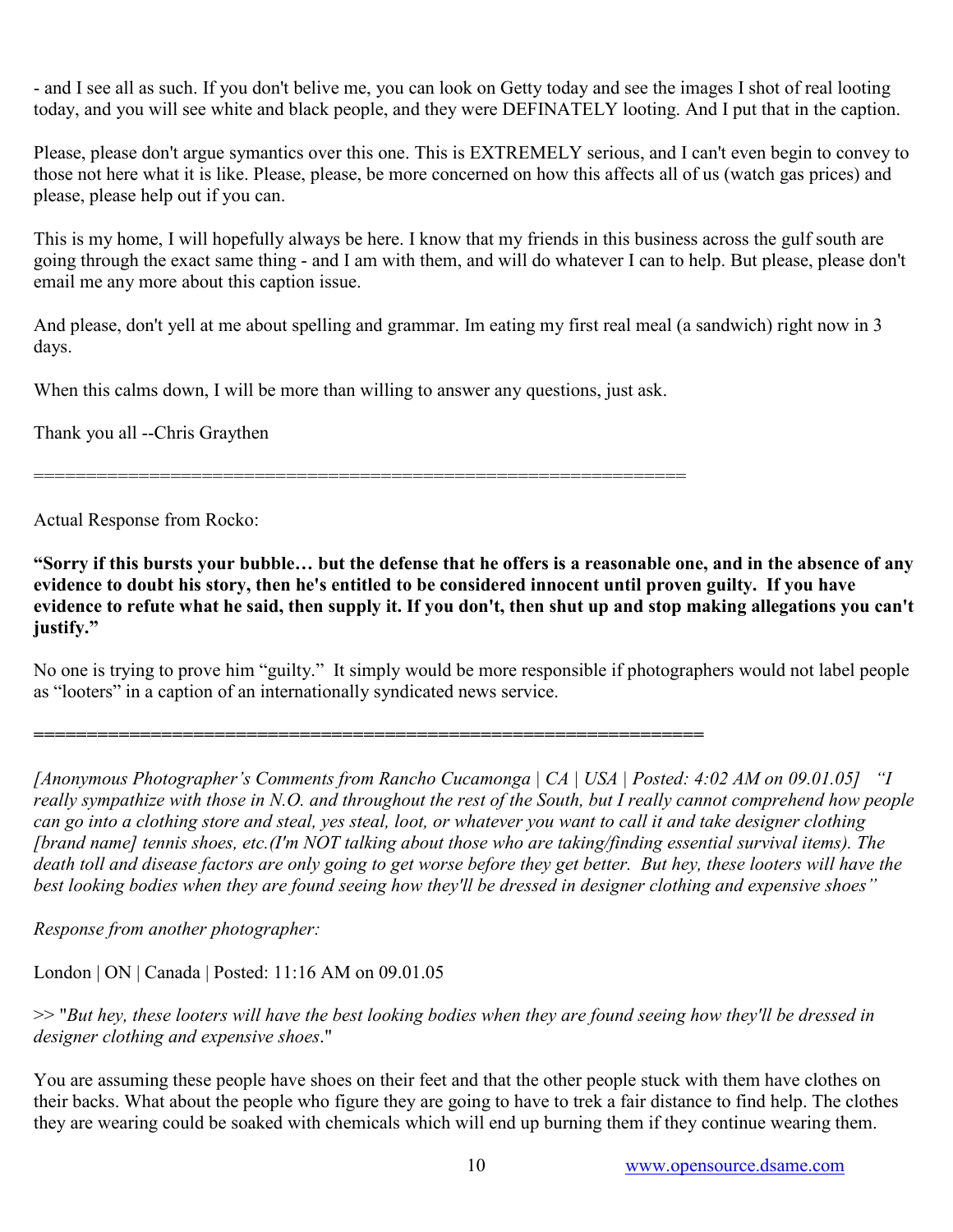I'm not condoning theft, but these people aren't exactly stealing PS2's and big screen televisions ... they are stealing clothes, which after several days in sub-sanitary conditions, I'm sure they would be glad to change into.

It's impossible to fully comprehend what is happening there and yet all too easy to criticise people's actions from our living rooms. These people are simply trying to survive.

=================================================

#### If a photographer shouldn't label someone as "looter" then how should a person phrase a caption?

Chuck Liddy, Photographer Durham | NC | USA | Posted: 2:18 PM on 09.07.05

Durham | NC | USA | Posted: 2:18 PM on 09.07.05 ->> I shot a photo of a young boy and older man just on the fringe of the French quarter district two days ago. the young boy had about 15 very nice polo shirts draped over his shoulders on hangers. the older fellow had just ducked through the shattered front door of a store. I waited for him to come out and shot a photo of them both. we had received emails about the "looting"-"finding"-

"stealing"-appropriating" controversy. I wrote the caption saying "A young boy with two armloads of t-shirts awaits a man leaving a convenience store on Rampart Street on the fringe of the French Quarter of New Orleans ." I didn't know what the situation was and to tell the truth the reporter and I had just been warned we were in very dangerous section of town (even before the storm) and we hadn't seen a cop in over 10 blocks. so we moved out of there pretty quickly. at first with no one to restore any order, New Orleans was like some kind of weird sci-fi movie, end of the world apocalyptic stuff. things are getting a little better with the military presence patrols and the police have help to try and stop the bad people, who were bad people before this catastrophe hit. the fact of the matter is we report what we see. no matter what I think, if a shooter sees someone smash a window or break down the door of someon'e home and steal a TV (when there isn't any power for about a 75-100 mile radius) that's looting. I don't buy the bartering thing whatsoever. I mean does that give someone the right to break into your house under the best of times, steal your stufff then barter with it (take it to the pawn shop) to make their life better. I think not. but is it okay for a person to go in through a broken door and look for neccessities (i.e. food-water-baby supplies and such) of course it is. I heard one story of a guy who was jumping from rooftop to rooftop for the first few days pillaging apartments for food and water. I don't think anyone would call him a looter, even the owners of the homes. and he didn't try to rip off anyone's tv. sorry I'm tired, want some decent food and a shower....it kinda pisses me off that whoever started that link about guys like chris and mullett don't know what the hell they're talking about.

# INCITE! STATEMENT ON HURRICANE KATRINA:

#### September 11, 2005

INCITE! Women of Color Against Violence is stunned by the catastrophe and tragic loss in the wake of Hurricane Katrina. In New Orleans and in many other communities along the Gulf, people are experiencing unimaginable devastating conditions. We are especially alarmed for the people who have the fewest resources, who were unable to evacuate New Orleans because of poverty, who were – and in some cases still are - trapped without food, water, and medical attention. Because of racism and classism, these people are also overwhelming folks of color, and because of sexism, they are overwhelmingly women of color - low income and poor women, single mothers, pregnant women,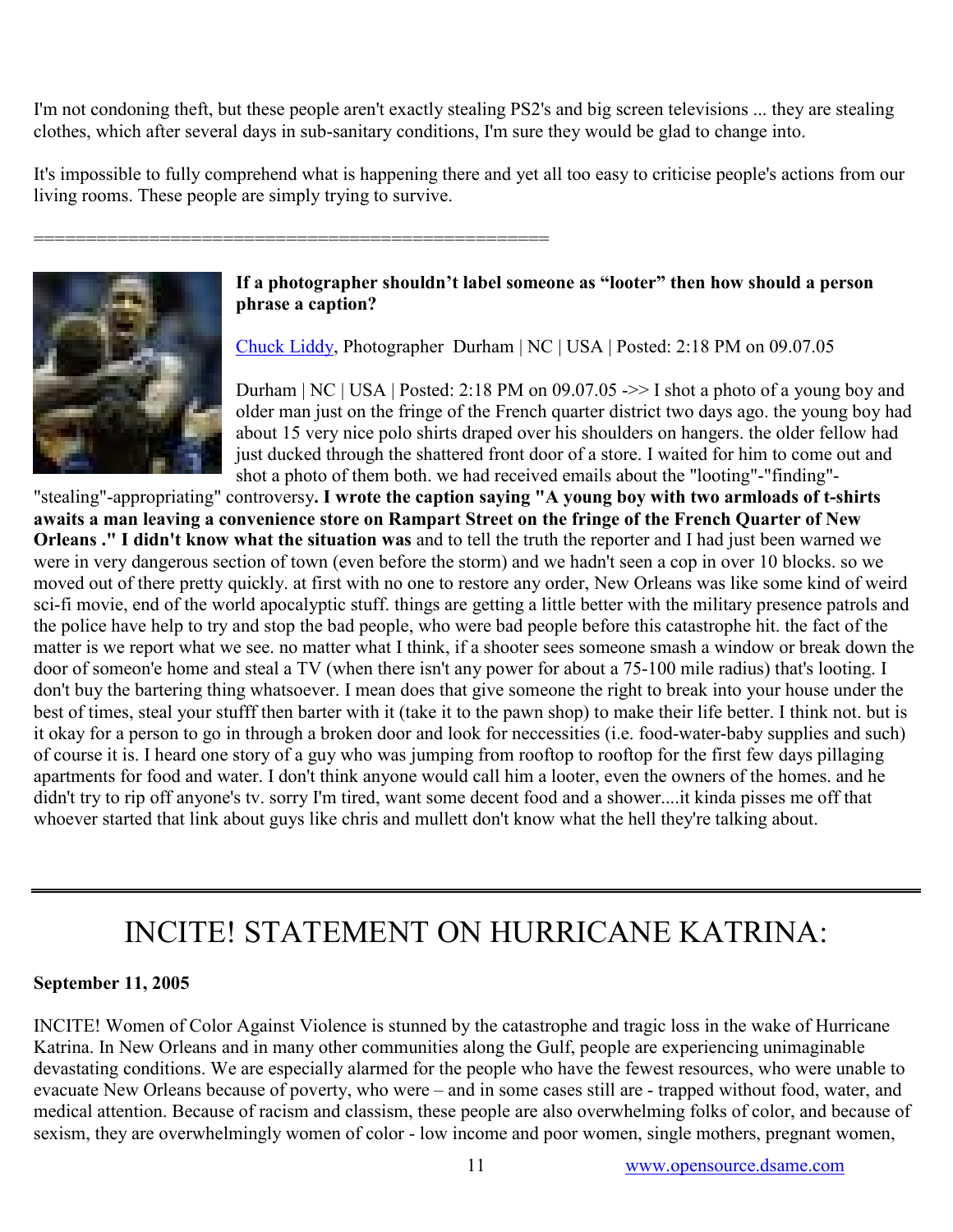women with disabilities, older women and women who are caregivers to family and community members who were unable to leave the city. Women living at the intersections of systems of oppressions are paying the price for militarism, the abandonment of their communities, and ongoing racial and gender disparities in employment, income, and access to resources and supports.

As you know, the Historic Treme Community in New Orleans recently hosted INCITE!'s Color of Violence III conference this past March. Treme is the first free community established by Black people in the U.S. and is currently home to hundreds of Black women and their families, many of whom are poor. We are deeply hurting for the families and communities that graciously hosted us and who are now facing profoundly tragic circumstances.

We have heard word from most of the sistas who are part of the New Orleans INCITE! chapter, many of whom were able to evacuate. We also received word that one of the COV 3 volunteers had a mother and sister trapped on the 8th floor of New Orleans City Hall at some point - we sincerely hope that they have reached relative safety at this time. An early letter from Shana Griffin, member of the New Orleans INCITE! chapter and the national INCITE! steering committee, is below. Our hearts and prayers go out to them and we want to provide them with as much support and as many resources as we can so that they can mourn this horrible loss, re-connect with those that are missing, and, eventually, rebuild the rich and vital communities that have been devastated. Our thoughts and prayers are also with INCITE! chapters, members, COV III participants and supporters in other areas affected by the hurricane in the Gulf States.

Many of you have thoughtfully written and asked how you can help. At this time, we are asking for donations from our supporters so that we can send money to our New Orleans chapter members who will use it to help people who need it most. We have not given up on our sisters and brothers in New Orleans and other places that have been hit. We are dedicated to pooling our resources and using those resources to continue to organize plans for survival, safety, and justice in New Orleans.

Please organize fundraisers in your hometowns and communities and send your donations to the following address:

Nada Elia, 13112 - 184th Ave. NE, Redmond, WA 98052

(Nada Elia is a member of INCITE!'s national steering committee and will be organizing the donations to make sure the resources get to New Orleans.) Please make checks out to INCITE and put "New Orleans" in the memo line. Thank you very, very much for your generous support.

\*\*\*

That said, we'd like to take this opportunity to express our deep outrage at the federal government's shamefully slow and pathetic response to this disaster. It is clear that the lack of rapid and effective response is based on a racist assessment of the value of the 150,000 mostly Black and poor people - a disproportionate number of whom are women - left behind in New Orleans. Further, INCITE! lays the blame of this disaster squarely at the feet of the U.S. government and particularly with George W. Bush for the following reasons:

### 1. GLOBAL WARMING

The Bush Administration's willful denial of the existence of global warming has kept this country from taking seriously global warming's dangerous consequences, one of which is an increase in the severity of hurricanes. Hurricane Katrina, for example, began as a relatively small hurricane off south Florida, but it was intensified to a level five hurricane – the highest level a hurricane can reach – because of the unusually blistering sea surface temperatures in the Gulf of Mexico caused in large part by global warming. (Ross Gelbspan, The Boston Globe, 8/30/05) However, the Bush Administration, leveraged by the coal and oil industries, relegated global warming to a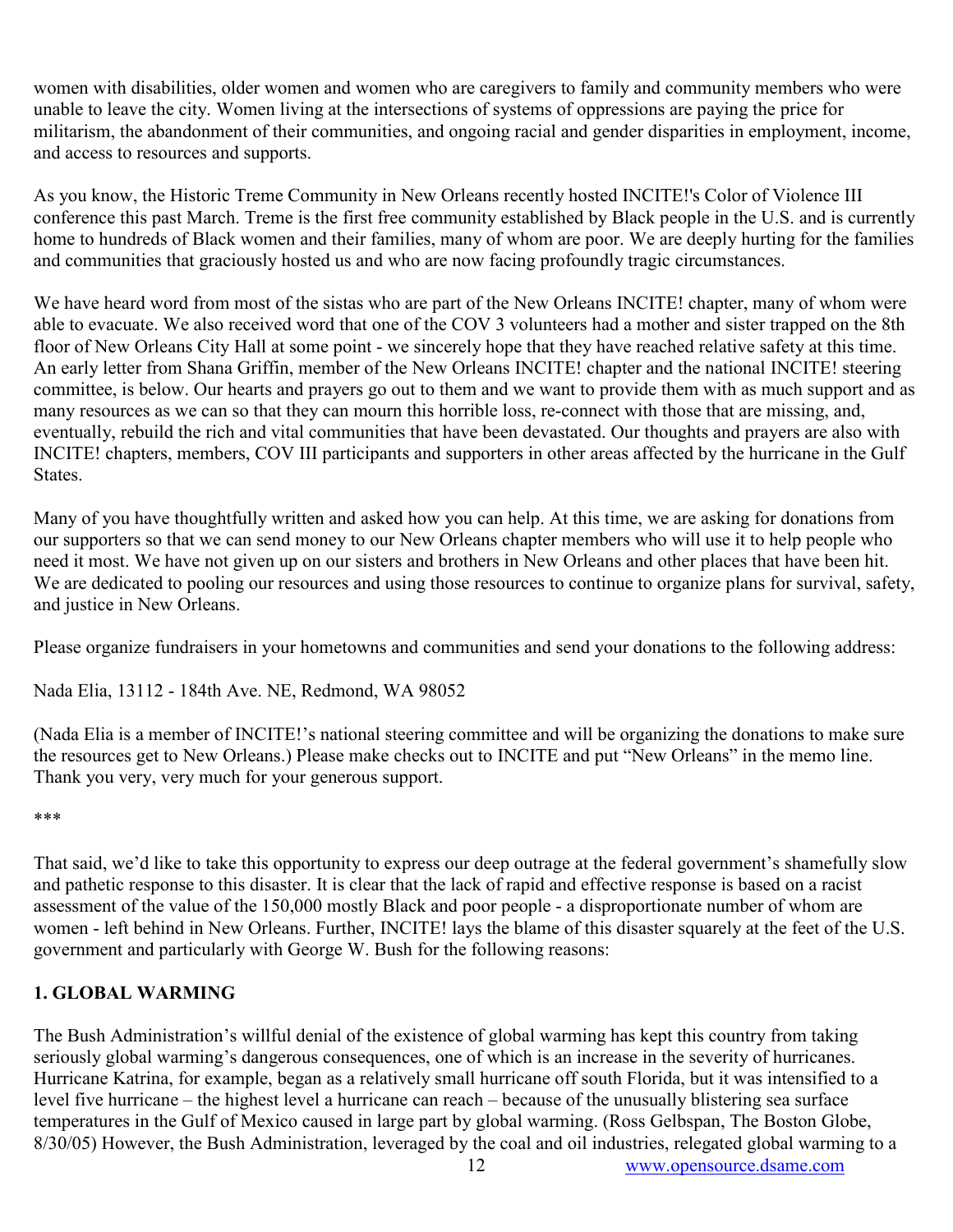myth rather than the emergency environmental crisis that it is. Because the impact of Hurricane Katrina had an exceedingly disproportionate impact of devastation on people of color, Bush's failure at addressing global warming is a catastrophic example of environmental racism.

### 2. WAR ON IRAQ & TAX CUTS FOR THE WEALTHY

Bush's illegal, imperialist, and racist war on and occupation of Iraq - ironically, to enable consumption of more oil, aggravating global warming - as well as tax cuts to wealthy Americans, directly pulled resources away from levee construction and emergency management in New Orleans, as well as from programs and entitlements which could have provided much needed support to poor people and communities in New Orleans. In 2003, as hurricane activity in the area increased and the levees continued to subside, federal funding was specifically redirected away from addressing these problems because of spending pressures of the war on Iraq. In early 2004, as the cost of the war on Iraq soared, President Bush proposed spending less than 20 percent of what was needed for Lake Pontchartrain, according to a Feb. 16, 2004 article in New Orleans CityBusiness. At least nine articles in the Times-Picayune from 2004 and 2005 specifically cite the cost of the war on Iraq as a reason for the lack of hurricane- and flood-control dollars. (Will Bunch, Editor & Publisher, 8/30/05) The lack of resources to prepare for a disaster like Hurricane Katrina is a tragic example of how imperialism not only devastates communities of color abroad, but also communities of color here at home. This criminal neglect on the part of the government is responsible for thousands more deaths than the 9/11 attacks—deaths that could have been prevented with adequate funding.

#### 3. STATE-SPONSORED VIOLENCE

It is unconscionable that, while thousands of people are suffering from horrible and deadly circumstances, the media continues to harp on the so-called "looting" in New Orleans. The constant media coverage of so-called "criminal behavior" instead of the outrageous and criminal lack of response from the federal government is racist and disgraceful.

Though we are also very distressed about reports of violence- including sexual and physical violence against women and children - in the area caused largely by widespread chaos and desperation, we condemn the current mass militarization of the area. There have been numerous accounts of vicious police brutality experienced by men and women who have survived untold horrors only to be subjected to abuse by the law enforcement officials sent to "save" them. Thousands of soldiers from the U.S. Marines and Army are currently in New Orleans to enforce evacuation orders and bring about "law and order." In response to violence in the area, Louisiana Governor Kathleen Blanco shockingly remarked, "I have one message for these hoodlums. These troops know how to shoot and kill, and they are more than willing to do so if necessary." Besides the fact that it is against the law for federal troops to engage in domestic law enforcement, a militarized response is another piece of a racist pattern of de-humanizing poor people of color. Instead of seeing poor Black people driven desperate by the appallingly weak and unacceptably slow response of the federal government, the media and the government frame these primary victims as criminals or blame them for bringing the circumstances on themselves by "disobeying" mandatory evacuation orders when they had no means to comply.

We demand that there be no further criminalization of survivors of the hurricane as rescue, recovery, and rebuilding efforts go forward. We are particularly concerned about the creation of temporary accommodations - expected to serve as "home" to evacuees for up to six months which are akin to detention facilities, surrounded by barbed wire, in isolated parts of Utah, Oklahoma and other areas, from which inhabitants will be prohibited from leaving without a "pass" and in which they will be housed in gender segregated housing and prohibited from preparing their own meals. The prison-like conditions of such facilities have been justified by the soldiers guarding them as follows "do you know what kind of people we have coming here?"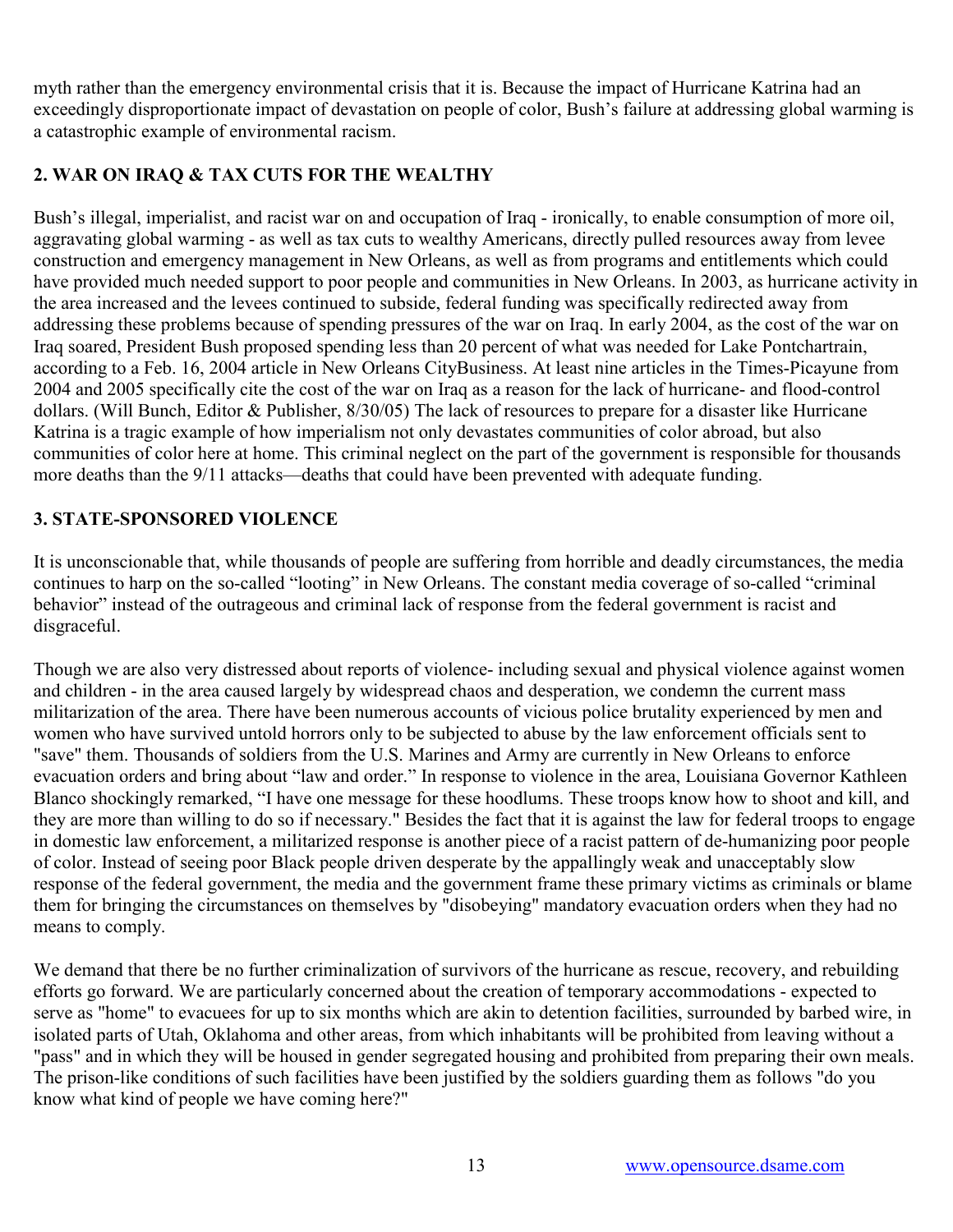We are also concerned about the adequate provision of medication, supplies, and child care to women with disabilities, HIV/AIDS, as well as mothers and elderly women. We are calling for support for survivor-led, women of [color driven formations within evacuation facilities and for the](http://lists.riseup.net/www/arc/incite/2005-09/msg00000.html)ir demands. We are also calling for support of women's individual and collective efforts to ensure their safety from physical and sexual violence within evacuation facilities [while submitting that the existence of such violence is no justi](http://lists.riseup.net/www/arc/incite/2005-09/msg00001.html)fication for violent repression of evacuee communities.

We call for support and safety for lesbian, gay, bisexual and transgender survivors of the hurricane, and for respect for the integrity of their families and of their needs in evacuation facilities. We are also deeply concerned for immigrant, and particularly undocumented women, who [fear seeking assistance f](http://www.incite-national.org/)or fear of adverse immigration consequences and deportation. We call for efforts to connect incarcerated women, men, and children with their families, many of whom do not know the location of those dear to them, and for authorities to ensure conditions of confinement that meet international human rights standards. We are asking for charges against those who took food, water, and supplies in an effort to survive be immediately dropped. Finally, we are calling for support of domestic violence survivors who were displaced from shelters, support systems, and places of safety by the storm and may be at greater risk of violence from their abusers under current circumstances.

We demand an organized, rapid, and just response to save the survivors of Hurricane Katrina. We demand a comprehensive plan that is re[spectf](http://tradermike.net/movethecrowd/archives/2005/09/white_people_find_black_people_loot.php)ul of the value of the people who have been abandoned and responsive to their actual needs for survival and safety. We want immediate action operating from a vision of justice and hope.

We have pulled together a number of analyses of Hurricane Katrina and its aftermath, information about critical organizing and mobilization of poor people and people of color, letters from sistas from INCITE!, and other ways to help. Please contact us if you have questions, concerns, or resources. Our e-mail is incite national@yahoo.com and our phone number is 484.932.3166.

In Solidarity,

INCITE! Women of Color Against Violence

FOR A LIST OF COLLECTED ANALYSES AND WAYS TO HELP, PLEASE GO TO INCITE'S E-MAIL NEWSLETTER ARCHIVE:

http://lists.riseup.net/www/arc/incite/2005-09/msg00000.html

http://lists.riseup.net/www/arc/incite/2005-09/msg00001.html

Incite! Women of Color Against Violence, PO Box 23902, Oakland, CA 94623

484-932-3166, incite\_national@yahoo.com www.incite-national.org

[Below](http://www.flickr.com/photos/triciawang/38922728/) is [the Blo](http://www.salon.com/news/feature/2005/09/01/photo_controversy/)[g Article Pos](http://poynter.org/column.asp?id=45&aid=88106)te[d on Octobe](http://www.gothamist.com/archives/2005/08/31/katrinas_ugly_aftermath.php)r  $8^{th}$ , 2005 \*\*\*Start of My Article\*\*\*\*

## [My Article](http://hosted.planetether.net/referral.jpg)

[White People Find, Black People Loot??? - With Many Resources and Photos of](http://www.tonypierce.com/blog/2005/08/black-people-loot-white-people-find.htm) the Controversial issue

The following article is from *here.* : "White People Find, Black People Loot???"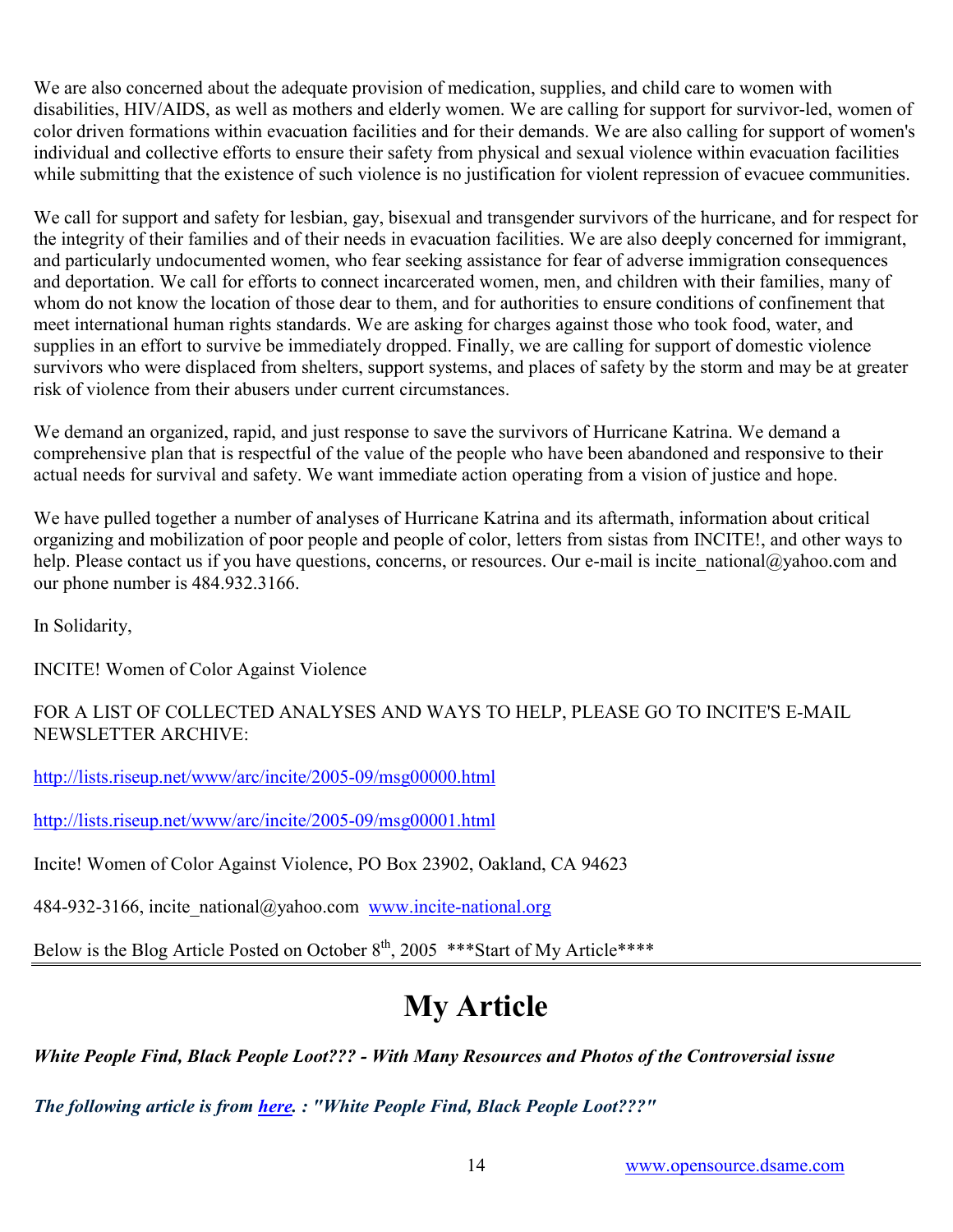[Speaking of media coverage of the hurricane an](http://www.keithboykin.com/arch/001467.html)[d race, check out the captio](http://blogs.sohh.com/media_check/archives/2005/08/after_hurricane.html)ns on these photos that were just emailed to me.

[\[In this area was the photo found on the cover page of this issue\]](http://www.livejournal.com/community/equality_posse/9087.html) 

Update: Yahoo! has posted this note about these pictures: (after they removed the photos for receiving so many complaints)

To Yahoo! News readers:

"News photos are an especially popular section of Yahoo! News. In part, this is because we present thousands of news photos from some of the leading news services, including The Associated Press, Reuters, and Agence France Press. To make this volume of photos available in a timely manner, we present the photos and their captions as written, edited and distributed by the news services with no additional editing at Yahoo! News."

"In recent days, a number of readers of Yahoo! News have commented on differences in the language in two Hurricane Katrina-related photo captions (from two news services). Since the controversy began, the supplier of one of the photos – AFP – has asked all its clients to remove the photo from their databases. Yahoo! News has complied with the AFP request."

Here are a few of the postings that have c[ommented on the ph](http://www.livejournal.com/users/loveandequality)oto caption language:

Flickr Salon Romenesko Gothamist

===========================End of excerpt============================== For more information about this go here: http://hosted.planetether.net/referral.jpg http://www.tonypierce.com/blog[/2005/08/black-people-loot-white-people-find.htm](http://www.livejournal.com/users/vintagetraveler)

Below are two very large pics of the "White People Find, Black People Loot" photos.

http://www.boingboing.net/2005/08/30/black\_people\_loot\_wh.html http://o-dub.com/images/looter.jpg http://blogs.sohh.com/media\_check/archives/2005/08/after\_hurricane.html http://www.keithboykin.com/arch/001467.html http://www.livejournal.com/community/equality\_posse/9087.html

I sincerely apologize for the large photo and the large article, but since the news item has attracted so much attention, many websites that had the photo[s, have taken down their photos, so I provided mul](http://www.livejournal.com/users/sheis_slaughter)tiple links, to make certain that everyone can see the photos. Also, if I shrank the photos any smaller, you wouldn't be able to read the print. Please forward this article. If the blogosphere can make Yahoo issue an apology for their 'accidental' racism, perhaps some other corporations may see the light in regards to sexism, ageism, racism and other injustices. Thanks!

Love for the people!

p.s.. Again, I sincerely apologi[ze for the large photo and the large article.](http://www.livejournal.com/users/afterglowxxo)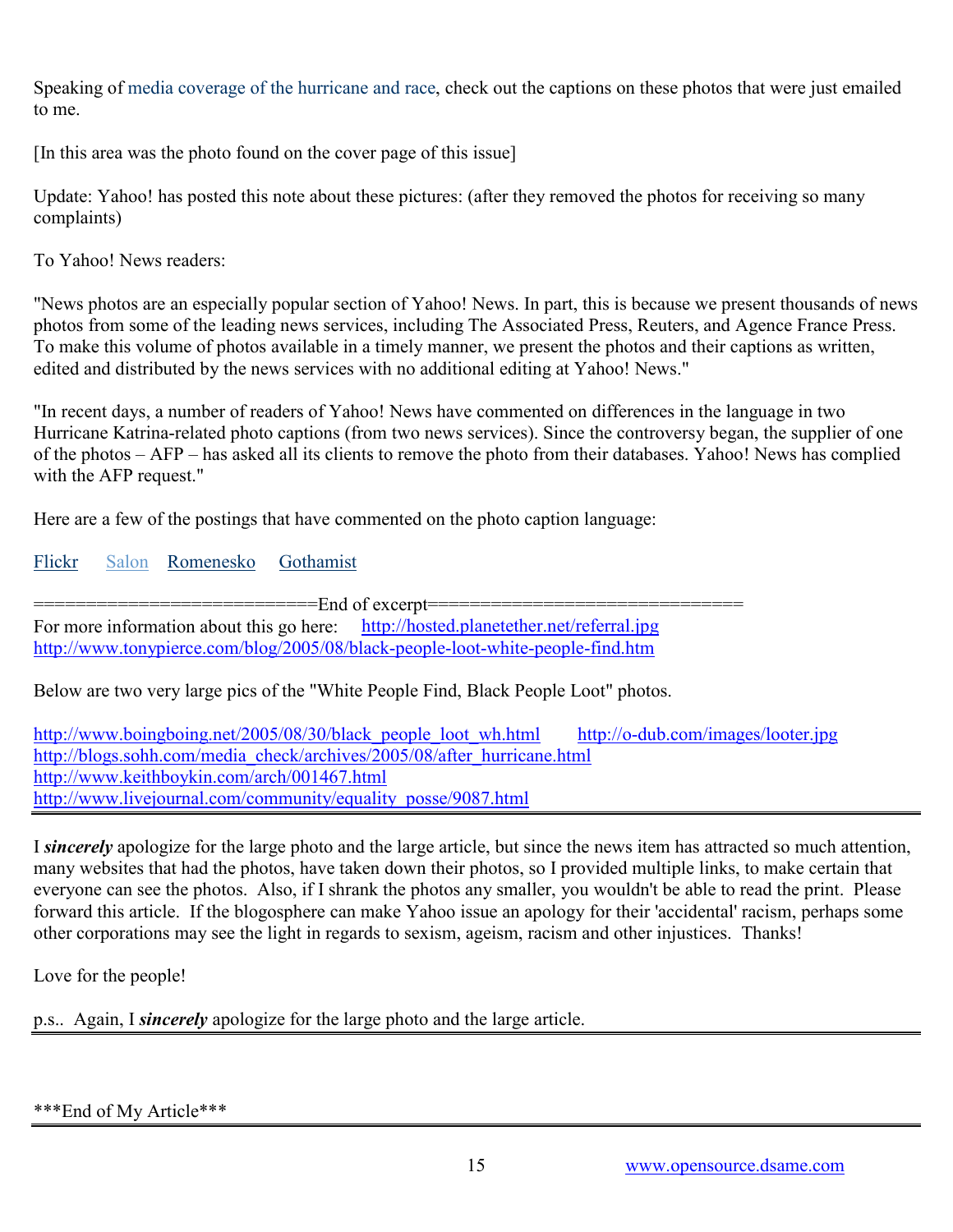## Positive Supportive Comments

On August  $8<sup>th</sup>$ , 2005, Livejournal user " $\frac{1}{2}$ loveandequality" placed the Blog article, found on page 15 and 16, onto livejournal.

Below are Positive Comments From LiveJournal (Blog writers) regarding the "White People Find, Black People Loot" Article.

Livejournal user: vintagetraveler http://www.livejournal.com/users/vintagetraveler

2005-10-09 03:06 am UTC

i for one am very glad that you posted this. this is a critique of the media, and i find that zines are (by even existing) are critique of the mainstream media/culture. so, again, even though this is "old news" to me, it might not be for someone else, so i'm glad [you posted it.](http://www.livejournal.com/users/molten) 

==================== ====================

Livejournal user: sheis\_slaughter http://www.livejournal.com/users/sheis\_slaughter

2005-10-09 03:19 am UTC

it was news to me

======================

Livejournal user: afterglowxxo http://www.livejournal.com/users/afterglowxxo 2005-10-09 03:21 am UTC

LJ drama at its funniest, heh.

really it's not a very big deal right? (in response to all the angry comments here). thanks for posting this, there's nothing wrong with criticizing the mainstream media. i find it especially appropriate to do so in a community that is all about making our own media. and i don't think it's been discussed yet in this community, either.

================== ====================

Livejournal user: mrcoffeebean http://www.livejournal.com/users/mrcoffeebean

2005-10-09 11:43 am UTC

[==](http://www.livejournal.com/userinfo.bml?user=charlie_and_aj)[============](http://www.livejournal.com/users/charlie_and_aj/)========

intresting post. The scary part is that you see example of this every day in every mainstreem media.

I think this comminity would be a bit better if it did contain discusions on media a dn why Zines exist and stuff like that. Zines exist becdause there are problems, just like in youre post, in mainstreem media.

Livejournal user: Molten http://www.livejournal.com/users/molten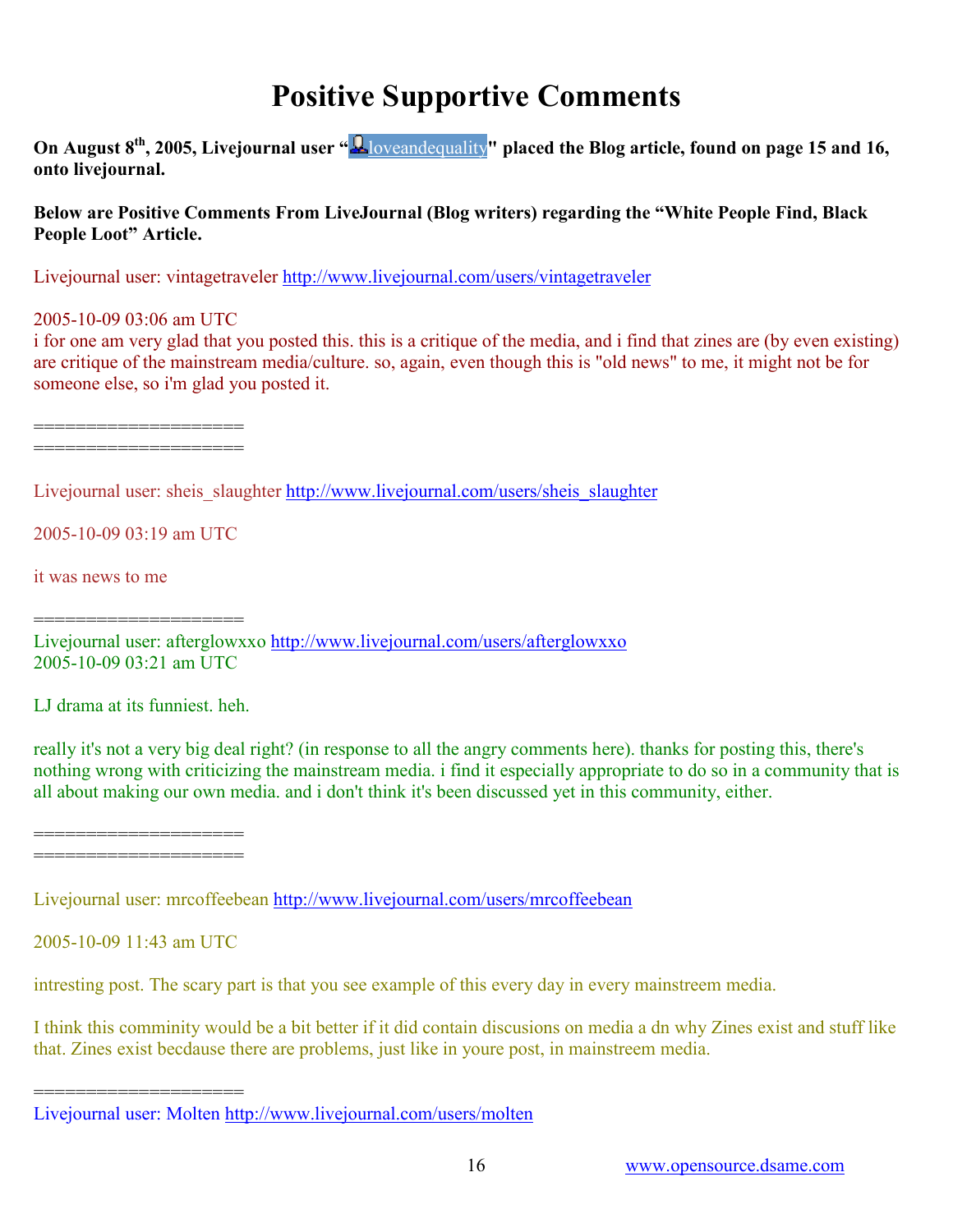#### 2005-10-09 12:55 pm UTC

"we're not called media or political watchdogs, or analysts, or any other fancy term - we're all here for the zines. And [onl](http://www.livejournal.com/userinfo.bml?user=rrrrrrr)[y the zin](http://www.livejournal.com/users/rrrrrrr/)es.."

yeah and what goes into zines? do you know the history of zines? i bet you listen to good charlotte and think it's "punkrock".

seriously. tell me. how is self promotion (aka "networking") more important than paying attention to discrepancies in [the](http://www.livejournal.com/userinfo.bml?user=th3k1d) [corpora](http://www.livejournal.com/users/th3k1d/)te media system?

====================== Livejournal user: Molten http://www.livejournal.com/users/molten

#### 2005-10-09 12:53 pm

woah. i don't care why this was posted here, but i for one am glad. i think it's a perfectly fine place to post it. i enjoy zines of many kinds but i especially enjoy reading about things that i might not otherwise hear about, and i hope [thr](http://www.livejournal.com/userinfo.bml?user=jazzkat)[ough my](http://www.livejournal.com/users/jazzkat/) zines and the other stuff i do, i can contribute to society or whatever in that same vein. though i've made personal zines in the past, they too have been political because i am political. i would imagine most zinesters have some independent political/diy qualities running through them. if i'm imagining wrong, then i've been sorely misinformed.

frankly, in my opinion, this kind of subject is far more interesting than those dime a dozen "i am an eighteen year old girl who listens to modest mouse and knits and i don't understand boys here are some pictures of abandoned swingsets and subway stations" zines, the makers of which use this community to post questions about methods of paper folding.

oh and lastly, how is self promotion (aka "networking") any more important than paying attention to discrepancies in the corporate media system?

#### **L**charlie and aj

2005-10-09 13:32 pm

Yahoo really do need to review their procedure for posting things. It worries me that they claim they are putting things on their site without s[om](http://www.livejournal.com/userinfo.bml?user=loveandequality)[e sort of checkin](http://www.livejournal.com/users/loveandequality/)g procedure. It doesn't give me great faith in the accuracy of their news reports.

#### **L**rrrrrr [20](http://www.livejournal.com/userinfo.bml?user=purejuice)[05-10-09 1](http://www.livejournal.com/users/purejuice/)7:39 pm i completely agree

### $Lth3k1d$

2005-10-09 00:49 Again, I sincerely apologize for the large photo and the large article.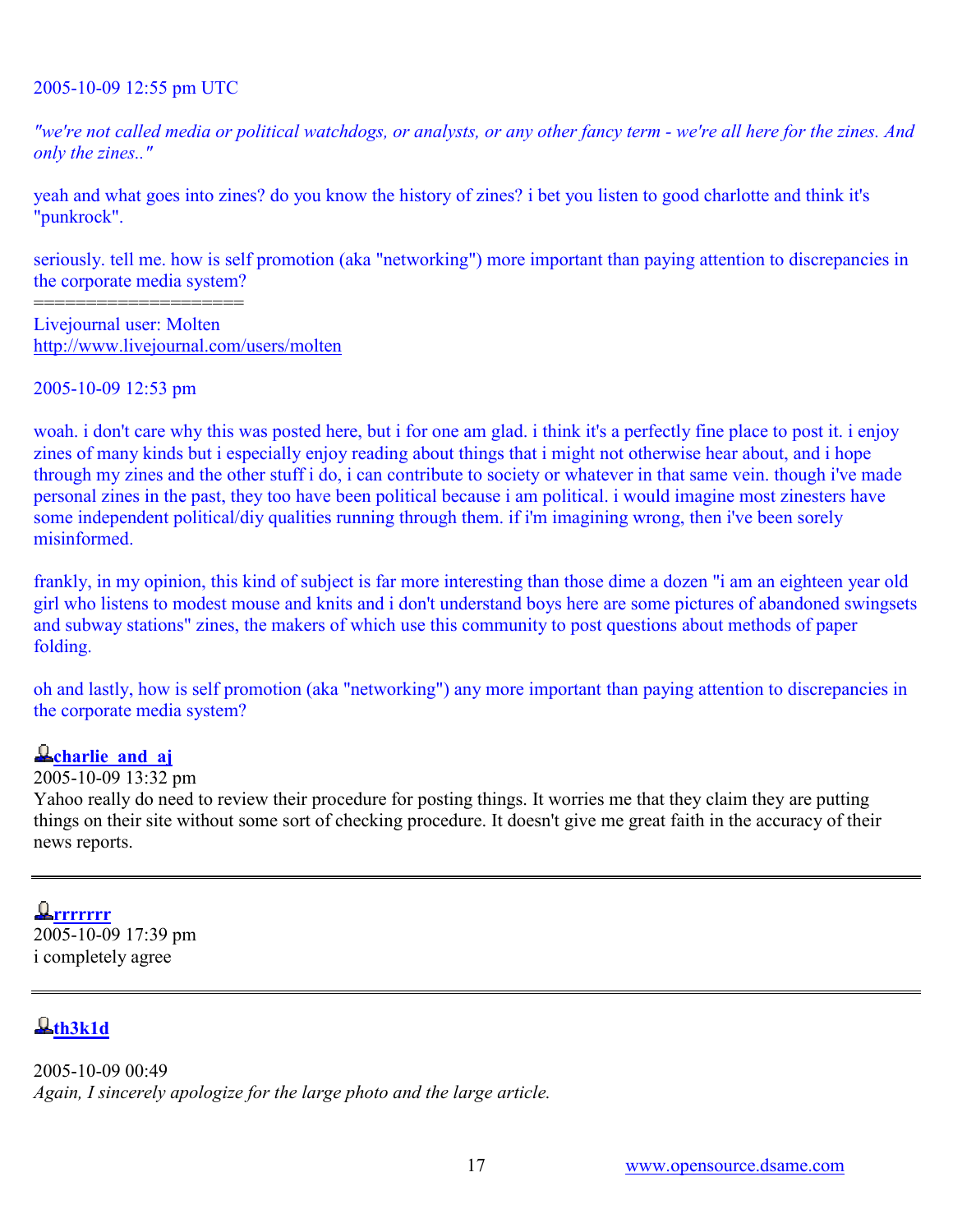[Don't sweat it! I'm really happy to see this on my friend](http://www.livejournal.com/community/poor_planning)'s page... what a fabulous (well, except for the fact that it's blatantly racist) find!

### Liazzkat

20[05-10-0](http://en.wikipedia.org/wiki/Internet)[9 16:30 pm](http://en.wikipedia.org/wiki/Terminology) 

["On a topic that is wildly](http://en.wikipedia.org/wiki/Internet_forum) important, most people in this blog were too worried about the article being released a few weeks ago rather than discussing it like mature debaters. Refusing to debate an event based on its age suggests that we should not take into account and learn from what has happened in the past. What if this were a post about the 9/11 or Watergate? Would the same reaction be submitted? I am thoroughly disgusted by the condescending tone that most recipients used on a topic we SHOULD be reminded of. We need to know that racism still exists in this country, and we cannot ignore it simply because there is a civil rights act.

Also, to suggest a topic is irrelevent based on not using an LJ-cut is like dismissing an argument because someone spelled a word wrong. If the idea is expressed, there should not be a problem. Again, the condescending tone arises.

How are any of these problems going to even begin to be solved if we always argue on these petty details? Get over yourselves people.

Thank you for posting this .  $\Delta$  loveandequality Keep reminding people of what they don't want to think about anymore."

### Letter to the Editor and Feed[back a](http://en.wikipedia.org/wiki/Usenet)bo[ut Issue](http://en.wikipedia.org/wiki/Sport_fishing) [#1,](http://en.wikipedia.org/wiki/1980s) Fir[st Edi](http://en.wikipedia.org/wiki/Trolling_for_fish)tion **P**urejuice

 $2005 - 10 - 10$  11:51 am

[Thank you fo](http://en.wikipedia.org/wiki/Scandinavia)[r your po](http://en.wikipedia.org/wiki/Folklore)st to **Pauper** about the katrina zine. would you consider ma[king a](http://en.wikipedia.org/wiki/Troll) po[st about it, an](http://en.wikipedia.org/wiki/Wickedness)d your involvement, and your vision, to **Propict** planning? tha[nks so much. marie loves](http://en.wikipedia.org/wiki/Three_Billy_Goats_Gruff) you.

[Editor's Note: As requested, I posted information about this zin[e to the](http://en.wikipedia.org/wiki/Mythology) **poor planning** co[mmun](http://en.wikipedia.org/wiki/Witch)ity after becoming a member on October 10, 2005. I discovered that **poor** planning is a blog community, officially titled "Marie [LeVeau,"](http://en.wikipedia.org/wiki/Christianity) with ov[er 130 members.](http://en.wikipedia.org/wiki/Paganism) The [subtitle of this](http://en.wikipedia.org/wiki/Middle_Ages) community is as follows: "Were the Poor of New Orleans" Left to Drown? No Evacuation Plan for You.." The website address of this community is as follows: http://www.livejournal.com/community/poor\_planning ]

# **Glossary**

In internet terminology, a priviledged troll is a person who posts inflammatory messages on the internet, such as on online discussion forums, to disrupt the discussion or to upset its participants by posting comments declaring news items to be "old" or not worthy of to be read by an entire internet community.

Common priviledged troll phrases: "everyone, everywhere has al[ready read this" or "this is old and of no use](http://www.law.cornell.edu/uscode/17/107.shtml) to anyone everywhere" The word troll, or its variant, "priviledged trolling", is also used to describe such messages or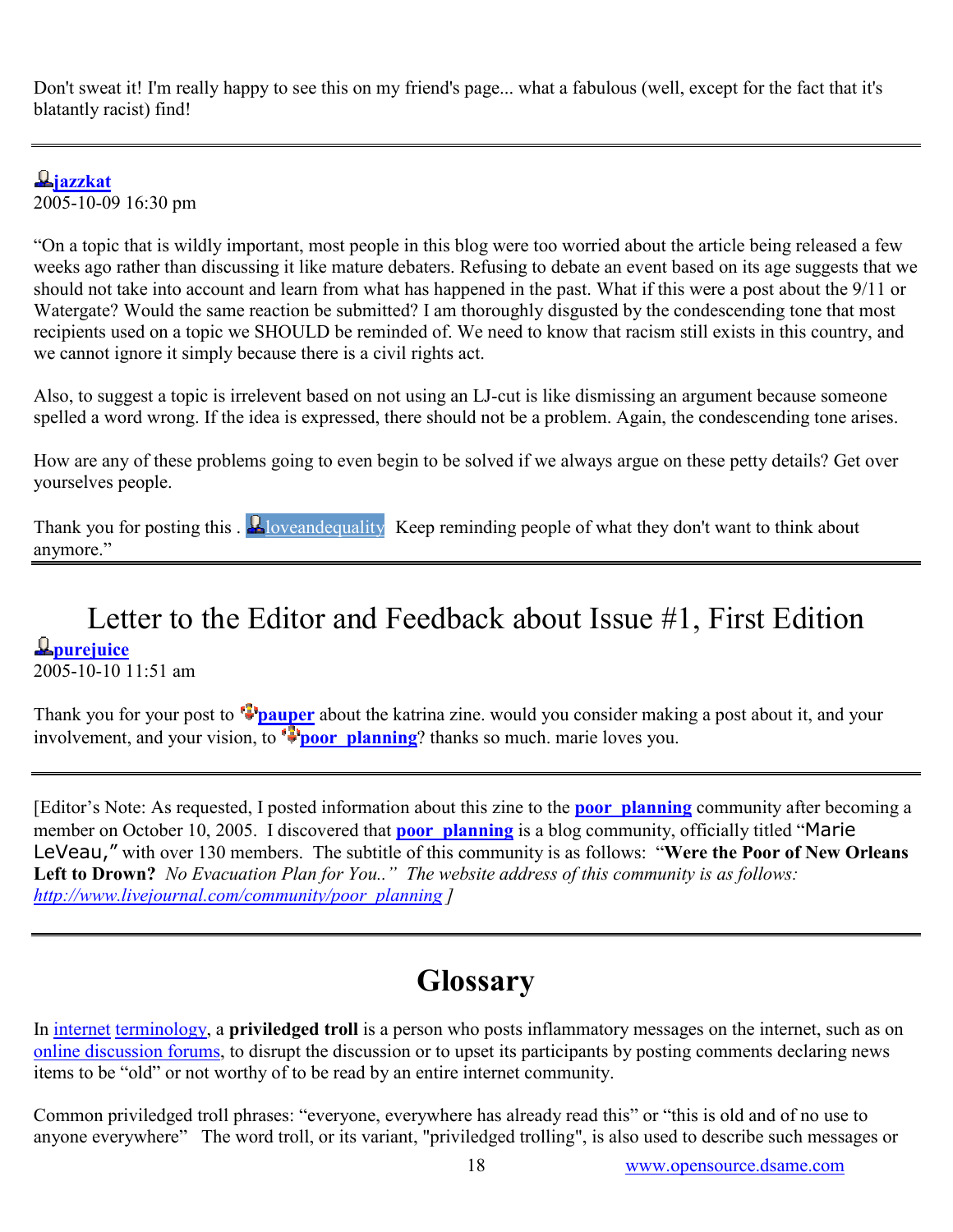the act of posting them. The word "priviledged" is also based on the idea that they have self-appointed themsleves as an elder and speaker for everyone, even minorities and financially disadvantaged people who don't have the priviledge of such frequent access to the internet.

The contemporary use of the term "priviledged troll" first appeared in Rough Draft, Issue #1 of "The Open Source Classism, Racism, and Sexism Project: Hurricane Katrina, The Blogosphere And Corporate Media... "White People Find, Black People Loot. It was created to accurately describe people who discourage the continued circulation of information which disproportionately effects minorities and financially disadvantaged people who don't have the priviledge of such frequent access to the internet.

The term was a modified version of the troll definition described below: http://en.wikipedia.org/wiki/Internet\_troll

The contemporary use of the term troll first appeared on Usenet groups in the late 1980s. It is widely thought to be a contraction of the phrase "trolling for suckers," itself derived from the sport fishing technique of trolling. The latter can be compared with trawling, of which it is a near homophone.

The word likely gained currency because of its apt second meaning, drawn from the "trolls", which are portrayed in Scandinavian folklore, and children's tales, as often ugly, obnoxious creatures that are bent on wickedness and mischief. The image of the troll under the bridge in the "Three Billy Goats Gruff" emphasizes the trolls' dislike of outsiders within its physical environment, particularly those who intend to graze in its domain.

The troll is almost always a male figure, and so may parallel the mythological figure of the witch. The use of these labels for people, as opposed to mythological characters in stories, may have its origins in the conflicts between Christianity and the pagan religions in the Middle Ages. People who continued to practice the "old ways" were often isolated, and identified as dealing with dark forces — as "witches", and perhaps also as "trolls".

The Chinese characters for Internet troll are made up of the characters for Internet ( $E\ddot{\mathbb{R}}$  $\ddot{\mathbb{R}}$ ) combined with the characters for provocation  $(k)$  and learning  $(k)$ .

FAIR USE NOTICE - This site and this independently created publication contains copyrighted material the use of which has not always been specifically authorized by the copyright owner. We are making such material available in our efforts to advance understanding of environmental, political, human rights, economic, democracy, scientific, and social justice issues, etc. We believe this constitutes a 'fair use' of any such copyrighted material as provided for in section 107 of the US Copyright Law. In accordance with Title 17 U.S.C. Section 107, the material on this site is distributed without profit to those who have expressed a prior interest in receiving the included information for research and educational purposes. For more information go to: www.law.cornell.edu/uscode/17/107.shtml If you wish to use copyrighted material from this site for purposes of your own that go beyond 'fair use', you must obtain permission from the copyright owner.

## Special Thanks

.

I would like to thank my mom for her inspiration and Mary M., for making me laugh during the sometimes stressful creation of this issue (due to so many negative comments) and I want to thank, C.F, and Joe M. and his kids, Cody and Natasha for their inspiration as activist and I thank activists of all ages for continuing to work for a better world.. I would like to say special thanks to everyone who said something positive regarding the article. I would like to say thanks to those who submitted constructive criticism because you enabled me to respond your common responses. I would like to say thanks to the many moderators of internet communities who did not succumb to the pressure of people who would rather ignore classism, racism and sexism articles. And I would like to even thank those people